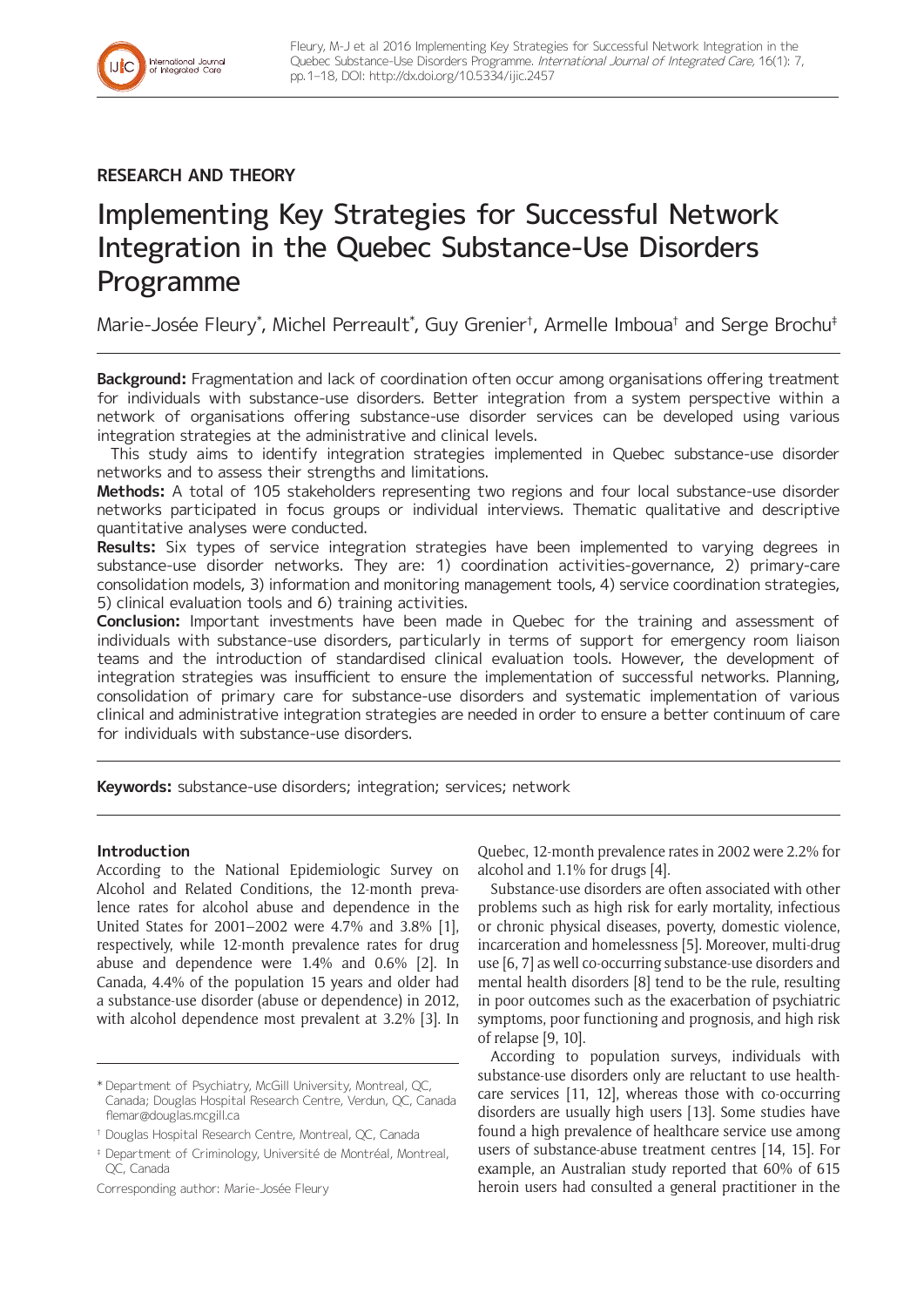previous month in connection with their substance-use disorders [16].

Individuals with substance-use disorders faced with multiple needs often find it necessary to consult a number of professionals and resources, including primary care as well as specialised services [17]. However, substance-use disorders are not always detected by healthcare professionals in regular healthcare services, just as mental or physical disorders may be overlooked in substance-use disorder services [18]. Furthermore, substance-use disorder services are often characterised by fragmentation and lack of service coordination [19]. In most countries, services for substance-use disorders and mental health disorders are provided in silo or sequentially rather than being integrated, which undermines optimal care for patients [20].

Overall, integrated treatment has proven more effective than standard treatment for co-occurring substanceuse disorders and severe mental health disorders (e.g. schizophrenia, bipolar disorder) [21–24]. Yet research on the effectiveness of integrated treatment for cooccurring substance-use disorders and common mental health disorders (e.g. anxiety and depression) [25, 26] or substance-use disorders and personality disorders [27] is less conclusive. As well, a great number of individuals affected solely by substance-use disorders or by mental health disorders also need some degree of coordinated care. Studies have found that service integration from a systems perspective may improve access to services for individuals with substance-use disorders and increase positive outcomes, including reduction of substance-use levels [28], improvement in mental and physical health [29], decrease in hospitalisation rates, inpatient days and emergency services use [30], as well as overall healthcare savings [31].

Better integration among organisations offering substance-use disorder services can be developed systemically by implementing various integration

strategies throughout the network at the administrative (managers and coordinators) and clinical (staff) levels [32]. A 'network' may be defined as a set of organisations distributing a continuum of coordinated services to a defined population [33]. Of the few available studies on the overall integration of healthcare systems (macro-level analysis), we did not find any related to substance-use disorder service networks, as compared with the relatively high number of articles targeting integrated substance-use disorder treatment from the client perspective (micro-level analysis). In this context, the Quebec system provides an interesting case as Quebec has established a health and social services system over the past decade that includes a substance-use disorder programme operating within local service networks as opposed to within traditional institutions charged with a specific mission in substanceuse disorders. This study aims to identify integration strategies implemented in Quebec substance-use disorder networks and to assess their strengths and limitations. We hypothesise that successful network integration requires the adequate implementation of a large number of integration strategies at both the administrative and clinical levels.

#### **Study context**

#### **The Quebec Substance-Use Disorders Programme**

**Table 1** presents Quebec organisational and individual providers of substance-use disorder services. The main substance-use disorder providers are public-sector substance-abuse treatment centres, offering specialised services in the regional networks ( $n = 16$ ; one per region). There are also 91 certified private or community-based substance-abuse treatment centres that offer treatments for individuals with substance-use disorders, mostly intensive inpatient rehabilitation. Eighty percent of the substance-use disorder service programme budget is allocated to public substance-abuse treatment centres, versus 15% for certified private or community-based

| <b>Type</b>                                                                     | <b>Services</b>                            | <b>Number</b> |
|---------------------------------------------------------------------------------|--------------------------------------------|---------------|
| Public substance-abuse treatment centres                                        | Specialised services                       | 16            |
| Certified substance-abuse treatment centres <sup>1</sup>                        | Specialised services                       | 91            |
| University hospital centres                                                     | Specialised and ultra-specialised services | 3             |
| Health and social service centres                                               | Primary care                               | 93            |
| Psychologists/psychotherapists who treat alcohol-use disorders <sup>1</sup>     | Primary care                               | 213           |
| Psychologists/psychotherapists who treat drug-use disorders <sup>1</sup>        | Primary care                               | 301           |
| General practitioners who follow up individuals with substance-use<br>disorders | Primary care                               | Unknown       |
| Alcohol anonymous (AA) groups                                                   | Primary care                               | 1385          |
| Narcotics anonymous (NA) groups                                                 | Primary care                               | 264           |
| Cocaine anonymous (CA) groups                                                   | Primary care                               | 31            |

**Table 1:** Quebec substance-use disorder providers.

<sup>1</sup> These are private or community-based organisations often supported by financial contributions from clients who fully or partially defray the costs of services received. With the exception of the AA, NA and CA, all other organisations are public, with no charge for services.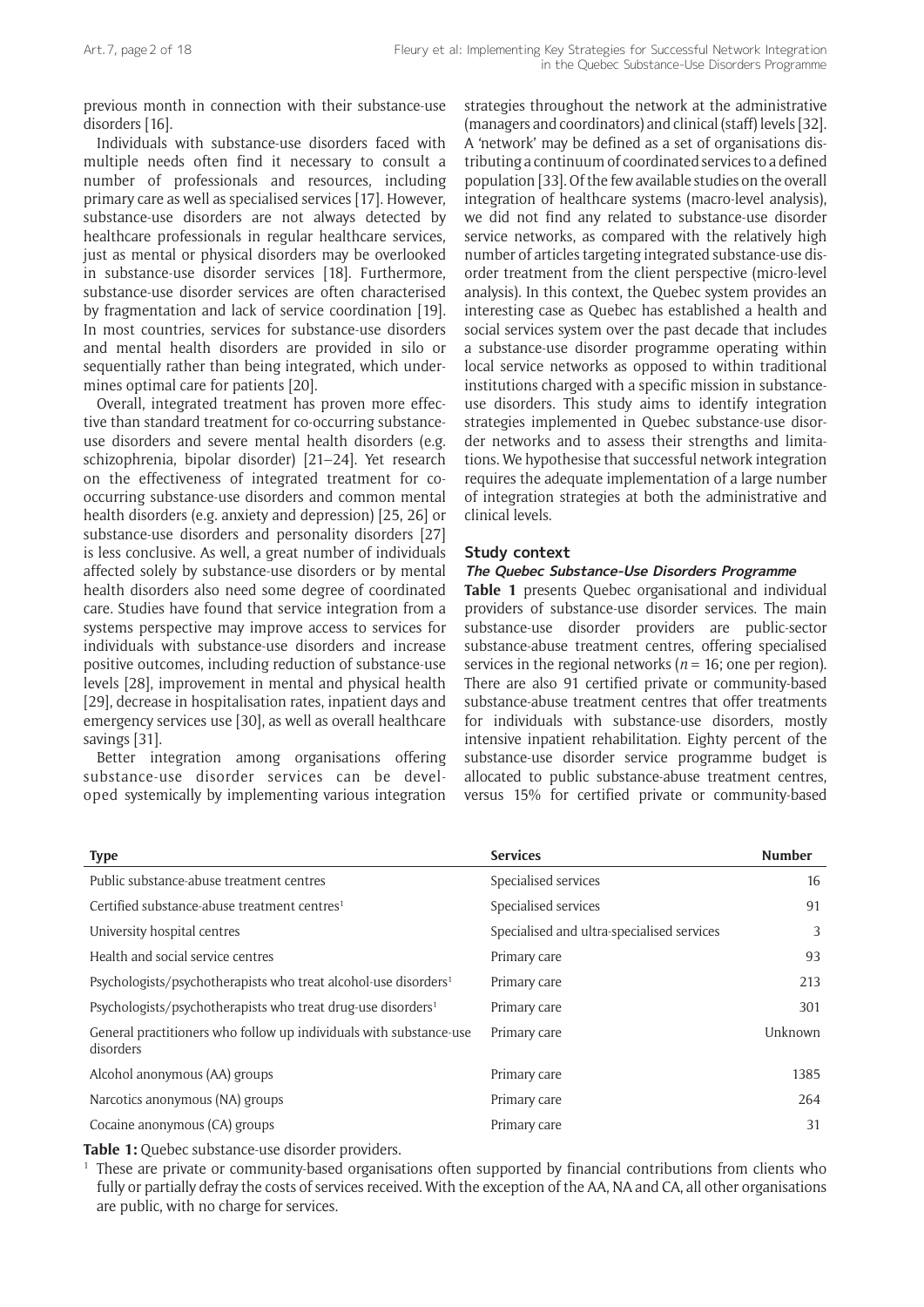substance-abuse treatment centres, and 5% for other services, which are mainly primary-care services [34].

#### **Quebec substance-use disorder regulation**

In Quebec, health and social services, including mental health and substance-use disorder services, are divided into service programmes  $(n = 9)$  and managed at three levels of regulation: provincial, regional and local. The Quebec Ministry of Health and Social Services assumes general governance and control over provincial health care [35]. Unlike other service programmes (e.g. for mental health disorders), substance-use disorder services are not integrated into the health sector, but into social services. The current ministerial strategic plan for the substance-use disorder programme [36] defines the roles of public substance-use disorder providers as follows: Regional health agencies ( $n = 16$ ) are responsible for planning, organising, coordinating, budgeting and evaluating health and social services in their respective regions. The role of local community service centres, or primary-care services, involves substance-use disorder detection, provision of early treatment or psychosocial intervention, medical follow-up and referral of clients at risk, or those stabilised after treatment, to specialised services. Local networks ( $n = 93$ ) were created in 2005 in the context of a major healthcare reform; each local community service centre was then merged with acute care hospitals and nursing homes, forming a health and social service centre  $(n = 93)$ . The latter, and specifically the local community service centres, were mandated to coordinate all services in their respective local jurisdictions in order to better respond to the needs of their populations and to improve service integration and the quality of care. The

# health and social service centres/local community service centres had to develop strategic care planning for each healthcare service programme, including substance-use disorders, in conjunction with all local service providers. Thus, a local substance-use disorder service network is mainly composed of a health and social service centre/ local community service centre, a public substance-abuse treatment centre and some certified substance-abuse treatment centres.

#### **Methods**

# **Design and study population**

The study was conducted in two regions of Quebec (Canada): Montreal and Mauricie. Montreal is Quebec's largest urban centre, while the Mauricie region includes both urban and rural areas. These two distinct regions were selected in order to describe the organisation and practices of substance-use disorder services in different contexts (urban and rural areas), and at different levels: (1) local service networks: with the focus on health and social service centres responsible for primary healthcare services and coordination with partners; (2) regional networks: with the focus on public substance-abuse treatment centres, the main specialised substance-use disorder providers responsible for coordination between primary-care and specialised services at the regional level, and with related partners such as university hospital centres.

**Table 2** lists the main network integration strategies reported in the literature, which served as the analytical framework for the study. Administrative integration strategies include information systems and inter-organisational agreements (e.g. service contracts). Clinical integration

| A. Administrative                                                   |                                                                     |                                                                                    |                                                     |  |
|---------------------------------------------------------------------|---------------------------------------------------------------------|------------------------------------------------------------------------------------|-----------------------------------------------------|--|
| 1. Governance system:                                               | • Steering committees at strategic, tactical and operational levels |                                                                                    |                                                     |  |
| 2. Management system for the<br>network:                            | • Policies, orientations and<br>planning                            | • Care trajectory                                                                  | • Primary-care models                               |  |
|                                                                     | • One-stop service                                                  | • Inter-organisational<br>agreements/service contracts                             | • Information<br>and monitoring<br>management tools |  |
| <b>B.</b> Clinical                                                  |                                                                     |                                                                                    |                                                     |  |
| 1. Service plans                                                    | • Intervention plans                                                | • Individual service plans                                                         | • Treatment/follow-up<br>protocols                  |  |
| 2. Case management                                                  | • Case managers                                                     | • Intensive case management<br>• Assertive or non-assertive<br>community treatment |                                                     |  |
| 3. Referral mechanisms between organisations                        |                                                                     |                                                                                    |                                                     |  |
| 4. Joint programmes                                                 |                                                                     |                                                                                    |                                                     |  |
| 5. Training, clinical coaching and inter-organisational internships |                                                                     |                                                                                    |                                                     |  |
| 6. Integrated care                                                  |                                                                     |                                                                                    |                                                     |  |
| 7. Shared staff between organisations                               |                                                                     |                                                                                    |                                                     |  |

8. Other clinical tools **•** Needs assessment tools, uniform registration forms, report cards, consent forms, etc.

**Table 2:** Integration strategies\* – analytical framework. \*Adapted from: Ref. [32].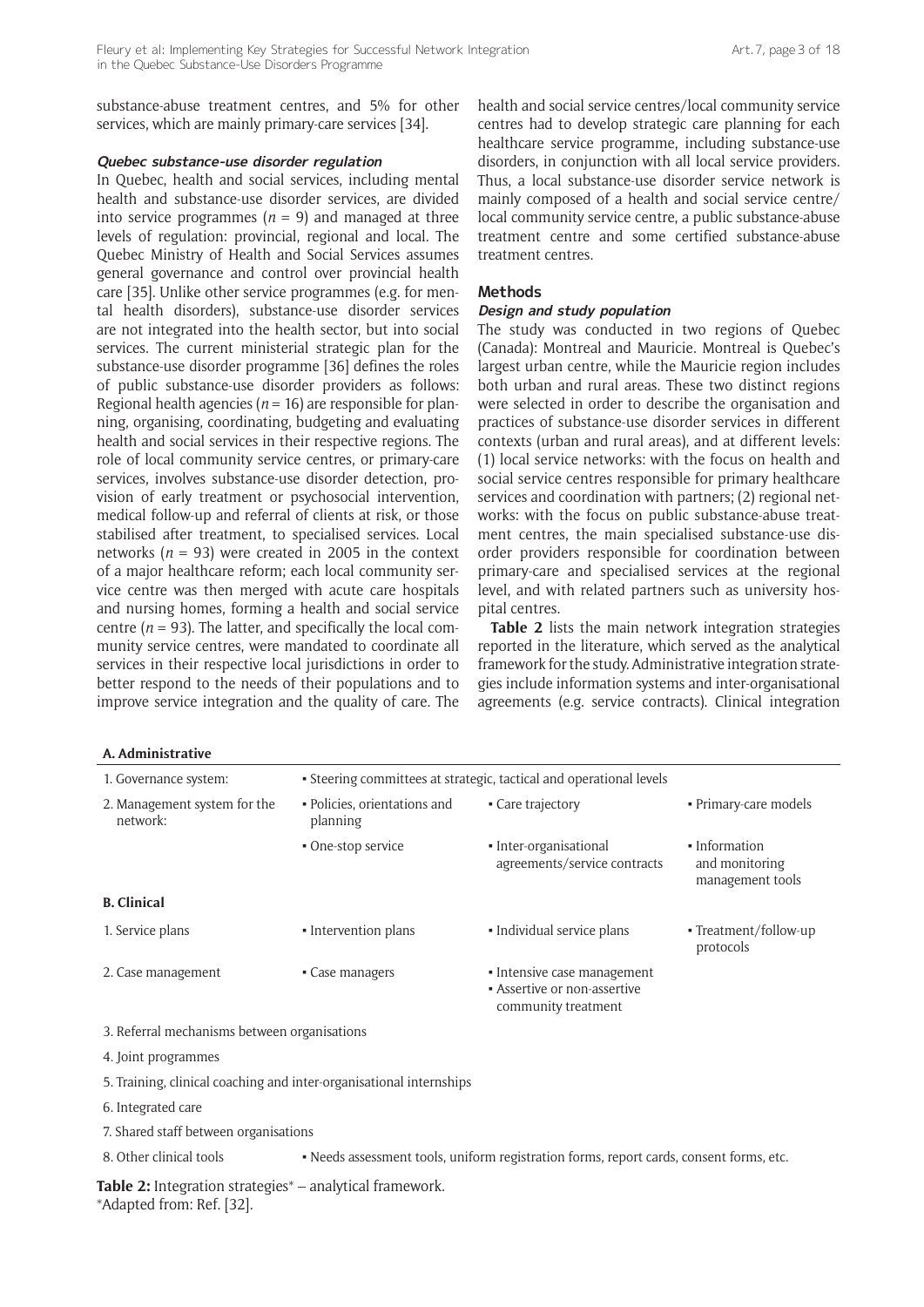strategies include individual service plans, training activities, clinical evaluation tools and the like.

# **Data collection**

Data sources included mainly qualitative interviews. Relevant documents from organisations, networks and the substance-use disorder literature were also consulted. Sociodemographic data were collected from all participants using a brief questionnaire. A semi-structured interview guide based on a literature review and consensus among researchers was developed and adapted to each organisation and participant groups. Focus groups of five participants each, on average, were preferred as an effective way of collecting information from multiple participants simultaneously, while promoting group dynamics [37]. Individual interviews were conducted in organisations where only one participant had been recruited to the study. In total, 5 semi-structured interviews (average duration: 1 hour) and 19 focus groups (average duration: l.5 hours) were conducted between January and November 2013. The following dimensions were covered by the interview guide: (1) organisational characteristics (e.g. vision, roles and responsibilities, coordination of services); (2) service integration and organisation within local or regional networks (e.g. level of integration, coordination strategies implemented); 3) processes used to detect individuals with substance-use disorders or alcohol and drug consumption problems, referral mechanisms to specialised substance-use disorder services and outcomes; (4) factors that facilitate or hinder substance-use disorder service organisation and coordination and (5) recommendations for improving substance-use disorder service networks. A single question was asked in relation to each dimension (e.g. 'In your opinion, how, and to what extent, has this dimension been integrated within your organization or network?'), followed by sub-questions eliciting additional information. The focus groups and interviews were audiorecorded and transcribed, and each participant was identified by a number. All participants signed a consent form. The multi-site study protocol was approved by the Ethics Board of the Montreal public substance-abuse treatment centre.

# **Analysis**

Quantitative descriptive analyses were used to describe participant sociodemographic characteristics. For the qualitative data, a six-step thematic analysis was conducted [38] including: (1) transcription of interviews; (2) preliminary reading of transcriptions; (3) selection and definition of the units of meaning; (4) development of an analytical framework; (5) separation of content into meaningful units of information and (6) coding using the analysis grid. The analytical framework and the coding structure were based on the interview topics and took into consideration integration strategies identified in **Table 1**, while allowing for the inclusion of emerging themes. They also took into account participant types, organisations, regional and local networks. A research report was produced for the two participating regions

summarising the main results, which were then reviewed and discussed by all researchers, serving as the basis for the present article.

# **Results**

#### **Characteristics of study participants**

There was a total of 105 participants in the study, including 65 clinicians (social workers, nurses, psychoeducators) and 40 managers (directors, programme managers, coordinators) (**Table 3**). They were involved in providing services to individuals with substanceuse disorders, in both local and regional substanceuse disorder networks. They represented the following 12 organisations: the substance-use disorder and homelessness service programmes of the Health and Social Services Ministry, two regional health agencies, four local community service centres, one university hospital centre, two hospital centres affiliated with two of the selected health and social service centres and two public substance-abuse treatment centres. A key respondent was identified within each organisation and asked to assist with recruitment of clinicians and managers in their respective organisations. In all, 39 clinical or management teams were met (22 in Montreal, 16 in Mauricie and 1 from the Health and Social Services Ministry). The breakdown of teams was as follows: 11 in hospitals, 21 in local community service centres, 4 in public substance-abuse treatment centres, 2 in the Regional Health Agencies and 1 from the Health and Social Services Ministry.

#### **Network characteristics**

**Table 4** describes six service integration strategies implemented in the two regions and four local networks studied. They were identified as: (1) coordination activities-governance; (2) primary-care consolidation models; (3) information and monitoring management tools; (4) service coordination strategies; (5) clinical evaluation tools and (6) training activities. **Table 4** also indicates the level of implementation associated with each of the strategies at the regional or local level. Examples of emblematic quotations from the interviews are illustrated in Box 1, followed by a description of service integration strategies and the factors hindering or facilitating their optimal integration.

#### **Coordination activities-governance**

Key policy orientation documents were launched at the provincial level, but very little investment made in consolidating and integrating services. At the regional level, steering committees including key organisations in the substance-use disorder programme were put in place. One of the two regional health agencies met every 2 months with the substance-use disorder coordinators at all health and social service centres and with all substance-use disorder stakeholders once a year, in order to identify the role of each organisation and to coordinate regional substance-use disorder services. In the other study region, the substance-use disorder coordinators at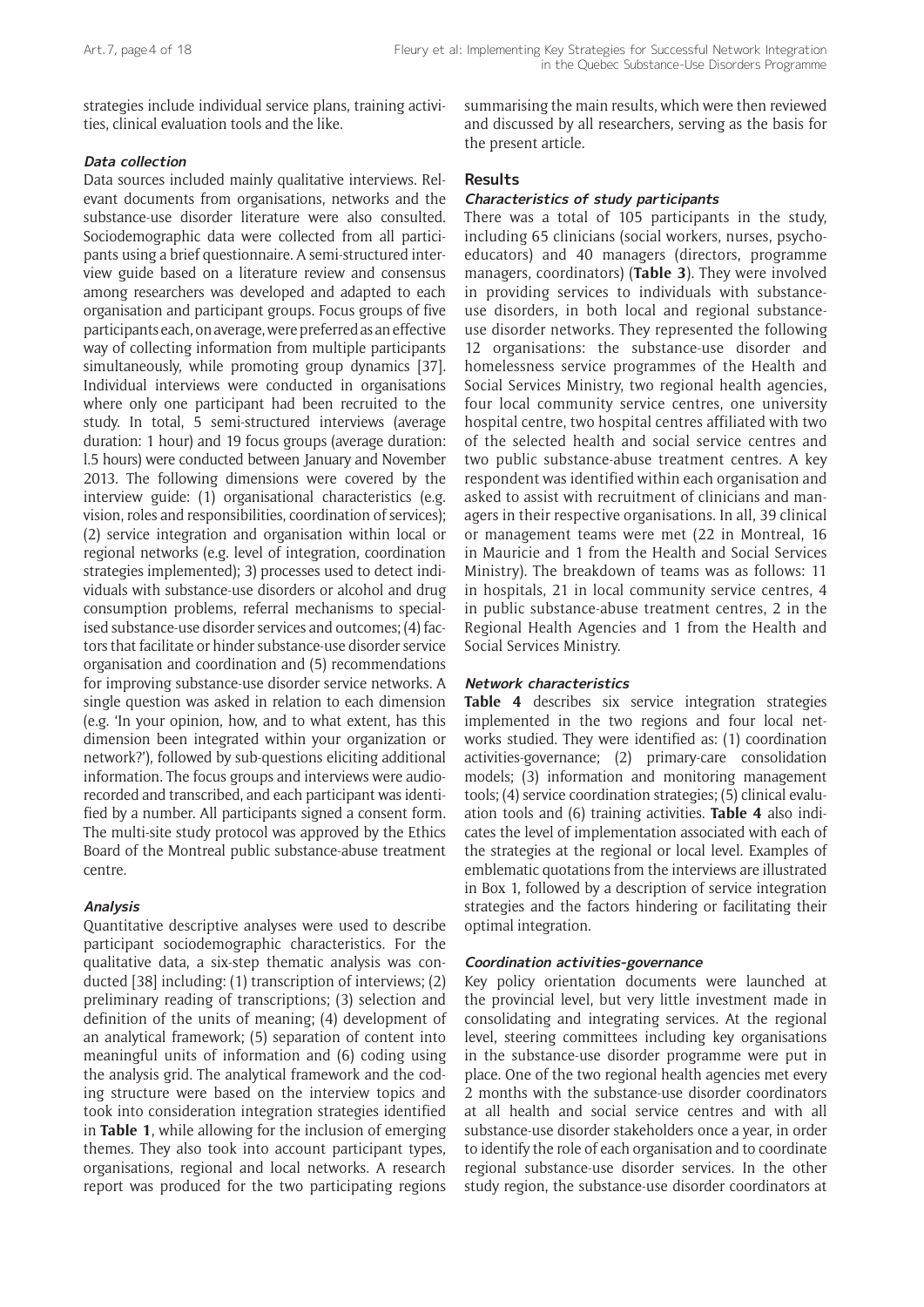| <b>Variables</b>                                            |                 | Mean% (SD)   |
|-------------------------------------------------------------|-----------------|--------------|
| Region                                                      | Montreal        | 61.2         |
|                                                             | Mauricie        | 38.8         |
| Sex                                                         | Male            | 28.6         |
|                                                             | Female          | 71.4         |
|                                                             | $20 - 29$       | 16.3         |
|                                                             | $30 - 39$       | 37.5         |
| Age (years)                                                 | $40 - 49$       | 26.0         |
|                                                             | $50 - 59$       | 15.4         |
|                                                             | $\geq 60$       | 4.8          |
| Education                                                   | High school     | 5.8          |
|                                                             | University      | 94.2         |
| Field of study                                              | Social sciences | 65.0         |
|                                                             | Health sciences | 32.0         |
|                                                             | Other           | 2.9          |
| Function                                                    | Clinicians      | 61.9         |
|                                                             | Managers        | 38.1(40)     |
| Years of experience in the local network                    |                 | 15.66 (9.49) |
| Years of experience in the current organisation             |                 | 9.96(8.00)   |
| Years of experience in the substance-use disorder programme |                 | 9.91 (9.26)  |

**Table 3:** Characteristics of the participants (*N* = 105).

each health and social service centre met every 6 weeks to discuss the delivery of substance-use disorder services, bringing questions on directions and priorities to the regional health agency, including questions about service integration.

#### **Primary-care consolidation models**

Three types of models were implemented. In the first model (identified in one local network), a substance-use disorder consultant was attached to clinical teams that were not specialised in substance-use disorders. This consultant did not see individuals with substance-use disorders, but held case discussions with professionals, providing them with clinical evaluation tools and training. In the second model (identified in two local networks), the substance-use disorder consultant identified caseworkers, who acted as 'SUD resource clinicians' and 'SUD specialist promotion agents' on their respective teams. Finally, in the third model (identified in a local rural network), substance-use disorder caseworkers were integrated into the mental health team.

# **Information and system monitoring management tools**

System monitoring was implemented at the provincial level by the Health and Social Services Ministry in order to follow client trajectories and monitor the quality and efficacy of the substance-use disorder programme. I-CLSC (information system on consumers and services in local community service centres) and SIC-SRD (information system for substance-use disorder rehabilitation services in public substance-abuse treatment centres) are the main substance-use disorder system management tools (see **Table 4**), which gather information on types of service requests and services used, frequency of service use, clinical notes and other health-related information. In 2013–2014, a total of 6820 individuals received primary-care services in Quebec health and social service centres for alcohol, drug or gambling problems, which represents an increase of 22% over 2012–2013. Also in 2013–2014, wait times for specialised substanceuse disorder services were less than 15 days for 75% of the requests made within all Quebec public substanceabuse treatment centres.

# **Service coordination strategies**

The administrative strategies identified included care trajectories and service contracts. The health and social service centres in two local networks established, for them and their partners, a care trajectory for individuals with substance-use disorders. Unlike mental health disorders for whom the care trajectory from primary to specialised care was clear, and organised through a local one-stop service, individuals in the substance-use disorder system could access substance-use disorder services through both primary-care services (local community service centres) and specialised services (substance-abuse treatment centres). This was a source of confusion, as primary-care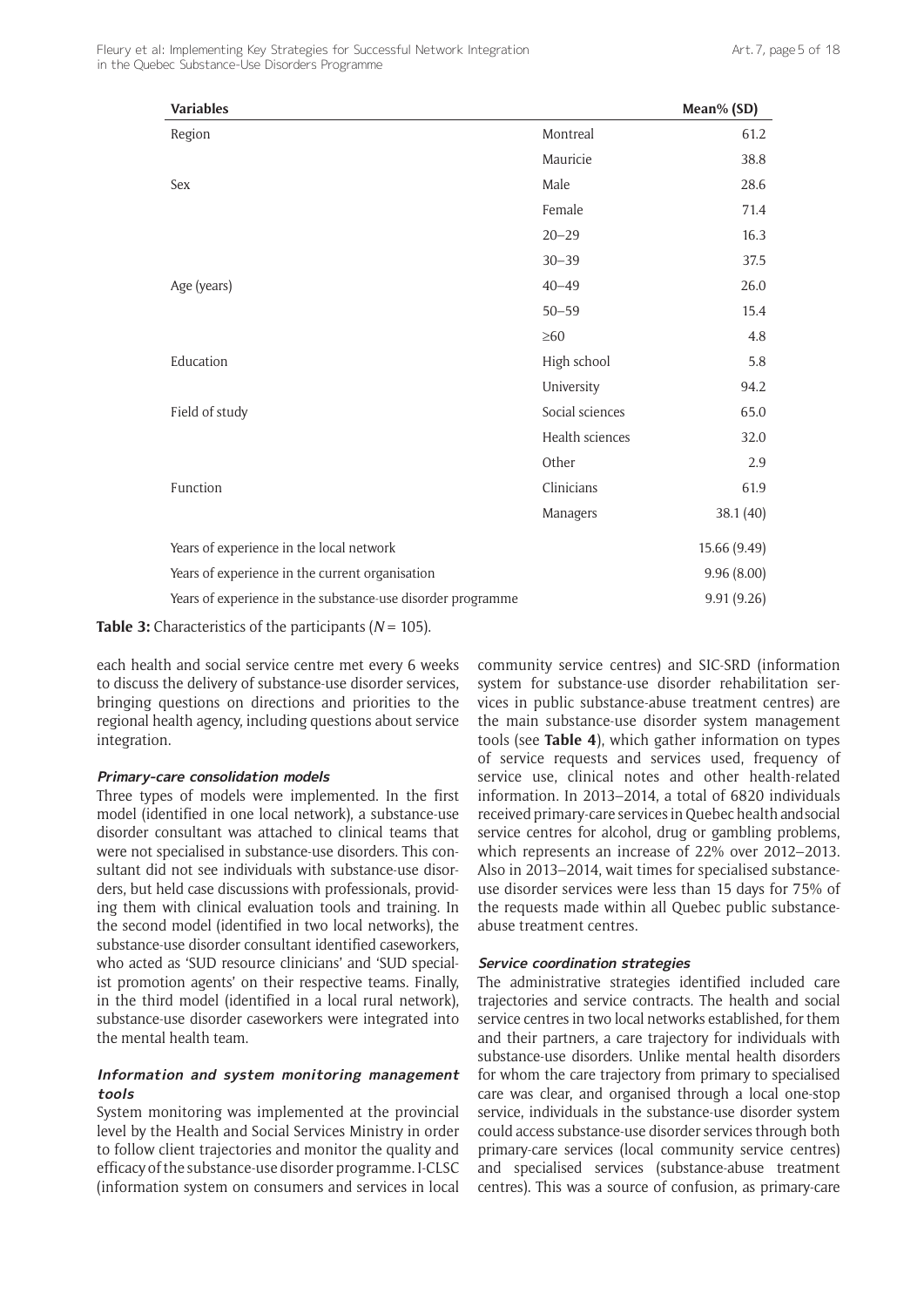| <b>Strategies (type)</b>                                                                                                                                                                                                                   | <b>Description</b>                                                                                                                                                                                                                                                                                                                                                                                                                                        | Level of<br>implementation                               |
|--------------------------------------------------------------------------------------------------------------------------------------------------------------------------------------------------------------------------------------------|-----------------------------------------------------------------------------------------------------------------------------------------------------------------------------------------------------------------------------------------------------------------------------------------------------------------------------------------------------------------------------------------------------------------------------------------------------------|----------------------------------------------------------|
| Governance (administrative)                                                                                                                                                                                                                |                                                                                                                                                                                                                                                                                                                                                                                                                                                           |                                                          |
| Steering committee                                                                                                                                                                                                                         | Initiative of the Regional Health Agencies to oversee<br>organisational development of substance-use disorder<br>services.                                                                                                                                                                                                                                                                                                                                | Implemented in one<br>region                             |
|                                                                                                                                                                                                                                            | Initiative of health and social service centre coordinators to<br>oversee the development of substance-use disorder services at<br>the local level.                                                                                                                                                                                                                                                                                                       | Implemented in one<br>region                             |
| Planning                                                                                                                                                                                                                                   | Local action plan or clinical project related to substance-<br>use disorders that identify: (1) objectives to be achieved;<br>(2) organisations (or people) responsible and collaborators;<br>(3) expected results or indicators of success and measures<br>required; (4) deadlines [36].                                                                                                                                                                 | Implemented in two<br>local networks                     |
| Primary-care models in health and social service centres (administrative)                                                                                                                                                                  |                                                                                                                                                                                                                                                                                                                                                                                                                                                           |                                                          |
|                                                                                                                                                                                                                                            | Primary-care consolidation models that aim to provide<br>substance-use disorder services in parallel with other health<br>service programmes offered at health and social service<br>centres. All models enhance services with added substance-<br>use disorder expertise, given the lack of knowledge on<br>substance-use disorders among primarycare professionals.                                                                                     | Moderately implemented<br>at the local level             |
| Information and monitoring management tools (administrative)                                                                                                                                                                               |                                                                                                                                                                                                                                                                                                                                                                                                                                                           |                                                          |
| 'I-CLSC': information system<br>on consumers and services in<br>local community service centres.<br>'SIC-SRD': information system<br>for substance-use disorder<br>rehabilitation services in public<br>substance-abuse treatment centres. | Systems set up to support clinicians and managers in better<br>understanding the substance-use disorder clientele, to<br>improve quality and efficiency of services provided in their<br>respective organisations and to provide information on<br>healthcare governance (to Ministry of Health and Social<br>Services and regional agencies) with emphasis on data<br>monitoring and resource control.                                                   | Moderately implemented<br>in each local network          |
| Coordination strategies (administrative or clinical)                                                                                                                                                                                       |                                                                                                                                                                                                                                                                                                                                                                                                                                                           |                                                          |
| Care trajectory                                                                                                                                                                                                                            | Administrative strategy established by health and social<br>service centres to facilitate understanding by organisations of<br>their role regarding integration of the substance-use disorder<br>programme and also understanding by clinicians of their<br>responsibilities for identification, screening and follow-up of<br>clients with substance-use disorders.                                                                                      | Implemented in two<br>local networks                     |
| Service contracts                                                                                                                                                                                                                          | Administrative strategy used in health and social service<br>centres and substance-abuse treatment centres as one of the<br>formalised mechanisms available for soliciting their partners<br>and gaining their active support [36]. Service contracts<br>facilitated access to and continuity of services.                                                                                                                                                | Not sufficiently<br>implemented in each<br>local network |
| Service contracts                                                                                                                                                                                                                          | Administrative strategy used in health and social service<br>centres and substance-abuse treatment centres as one of the<br>formalised mechanisms available for soliciting their partners<br>and gaining their active support [36]. Service contracts<br>facilitated access to and continuity of services.                                                                                                                                                | Not sufficiently<br>implemented<br>in each local network |
| Emergency room liaison teams                                                                                                                                                                                                               | Clinical strategy that tracked individuals with substanceuse<br>disorders in emergency rooms and directed them to the<br>appropriate services. Emergency room liaison teams consist<br>of clinicians from substance-abuse treatment centres working<br>in partnership with ER clinical teams and hospital units.<br>They provide substance-use disorder clients with quick access<br>to substance-abuse treatment centres or other necessary<br>services. | Implemented in the two<br>regions                        |
| Joint programme or co-location                                                                                                                                                                                                             | Clinical strategy to establish shared services across more than<br>one organisation to ensure coverage of the required range<br>of services. Joint programmes involve the sharing of staff;<br>co-location involves the sharing of services.                                                                                                                                                                                                              | Not sufficiently<br>implemented in each<br>local network |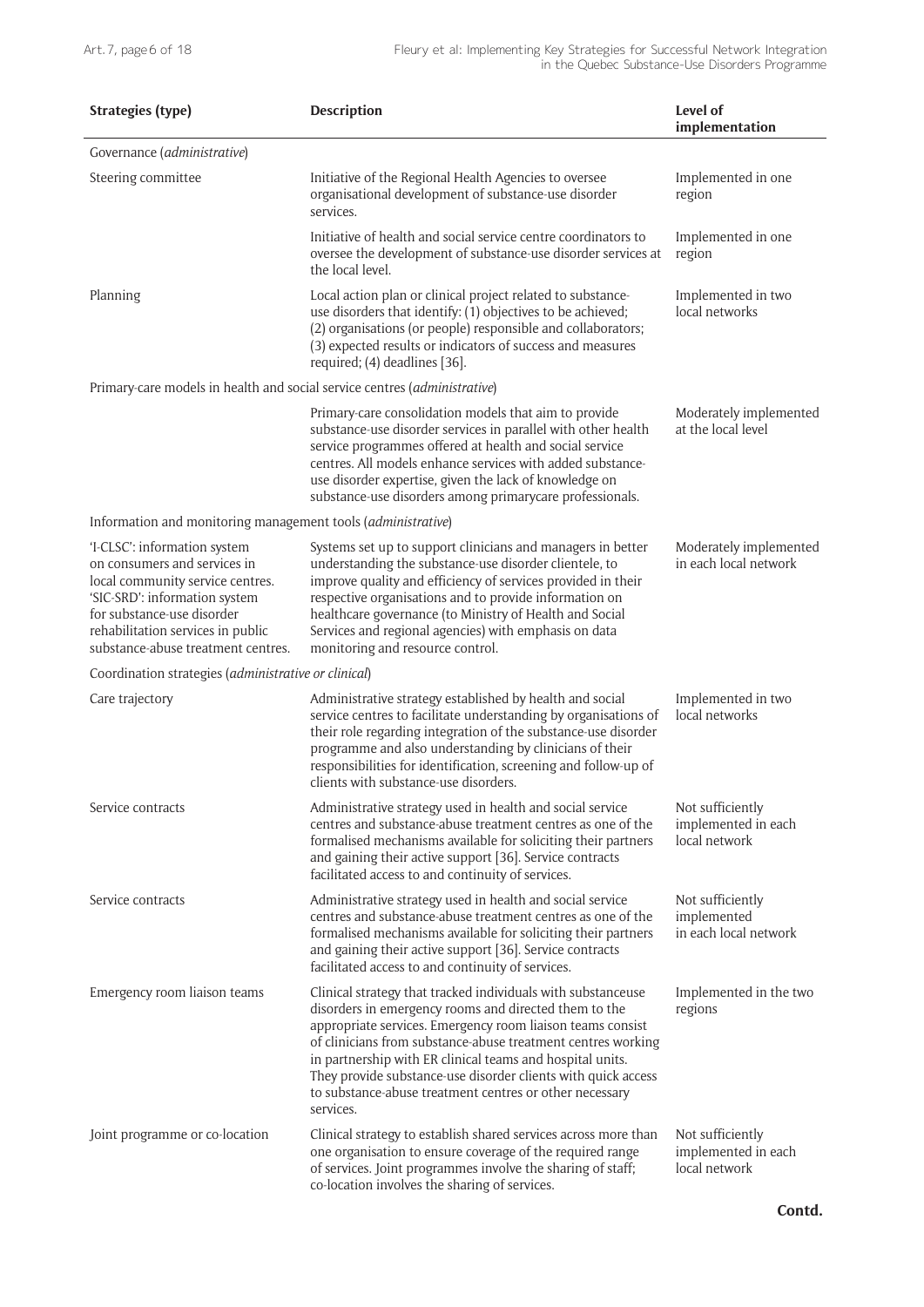| <b>Strategies (type)</b>                                                                                                                                                                                                                                                                                                        | <b>Description</b>                                                                                                                                                                                                                                                                                                                                                                                                                                                                                                                                                                                                                                                                                                                              | Level of<br>implementation                                                               |
|---------------------------------------------------------------------------------------------------------------------------------------------------------------------------------------------------------------------------------------------------------------------------------------------------------------------------------|-------------------------------------------------------------------------------------------------------------------------------------------------------------------------------------------------------------------------------------------------------------------------------------------------------------------------------------------------------------------------------------------------------------------------------------------------------------------------------------------------------------------------------------------------------------------------------------------------------------------------------------------------------------------------------------------------------------------------------------------------|------------------------------------------------------------------------------------------|
| Individual service plans                                                                                                                                                                                                                                                                                                        | A clinical strategy based on mutual agreement among several<br>service providers, the client or his/her representative and<br>members of his/her entourage that defines client care or<br>service objectives [39]. Individual service plans are designed<br>to ensure a better connection among the services used by<br>clients, to reduce duplication, to better match services to<br>client needs, to ensure effective service continuity and to<br>allow clients to actively participate in decisions concerning<br>them.                                                                                                                                                                                                                    | Not sufficiently<br>implemented in each<br>local network                                 |
| Case management                                                                                                                                                                                                                                                                                                                 | Case management is a method of ensuring accessibility and<br>continuity of care for clients with mental health disorders<br>according their specific needs [40].                                                                                                                                                                                                                                                                                                                                                                                                                                                                                                                                                                                | Not implemented into<br>services for individuals<br>with substance-use<br>disorders only |
| Assertive community treatment                                                                                                                                                                                                                                                                                                   | Strategy based on the collective responsibility of a team (e.g.<br>psychiatrist, nurses, social workers) who provide intensive<br>treatment services, rehabilitation and monitoring in the<br>living environment of individuals with serious mental health<br>disorders and related functional disability, as well as very high<br>risk of multiple admissions ('revolving door' syndrome) [41].                                                                                                                                                                                                                                                                                                                                                | Not implemented into<br>services for individuals<br>with substance-use<br>disorders only |
| Intensive case management                                                                                                                                                                                                                                                                                                       | An intervention by case managers that ensures continuity<br>of care for individuals with mental health disorders who<br>are more apt to integrate into the community than clients<br>receiving Assertive Community Treatment [42].                                                                                                                                                                                                                                                                                                                                                                                                                                                                                                              | Not implemented into<br>services for individuals<br>with substance-use<br>disorders only |
| Evaluation/clinical tools (Clinical)                                                                                                                                                                                                                                                                                            |                                                                                                                                                                                                                                                                                                                                                                                                                                                                                                                                                                                                                                                                                                                                                 |                                                                                          |
| substance-use disorder Screening<br>questions in LSCCs                                                                                                                                                                                                                                                                          | 3-6 questions.                                                                                                                                                                                                                                                                                                                                                                                                                                                                                                                                                                                                                                                                                                                                  | Moderately implemented<br>in each local service<br>network                               |
| Assessment of Needs for Help for<br>Alcohol, Drugs or Gambling in local<br>community service centres (DÉBA:<br>Dépistage/évaluation du besoin<br>$d'aide$ $[43]$                                                                                                                                                                | Standardised tools designed to help direct clients to the<br>service(s) or institution(s) best suited to their needs.<br>Contents: alcohol: 28 questions; drugs: 24 questions;<br>gambling: 8 questions. [36].                                                                                                                                                                                                                                                                                                                                                                                                                                                                                                                                  | Not sufficiently<br>implemented in each<br>local service network                         |
| Assessment of Needs: NIDEM<br>(Niveau de désintoxication:<br>évaluation par les intervenants<br>médicaux), NIDEP (Niveau de<br>désintoxication: évaluation par les<br>intervenants psychosociaux). In<br>public substance-abuse treatment<br>centres: ASI (Addiction Severity<br>Index) Global Appraisal of Individual<br>Needs | Standardised evaluation tools used in emergency rooms:<br>NIDEM assesses level of detoxification and is used by medical<br>workers;<br>NIDEP: assesses level of detoxification and is used by<br>psychosocial workers;<br>ASI [44]. Seven scales: Drugs, Alcohol, Medical condition,<br>Family and social relationships, Psychological condition, Work<br>and resources, Legal situation.<br>Global Appraisal of Individual Needs [45]: A specialized<br>evaluation tool to assess, plan treatment and monitor<br>results. Eight sections: Background, Substance use, Physical<br>health, Risk behaviours and disease prevention, Mental and<br>emotional health, Environmental and living situation, Legal<br>situation, Vocational situation. | Adequately implemented<br>in each local service<br>network                               |
| Training activities (Clinical)                                                                                                                                                                                                                                                                                                  |                                                                                                                                                                                                                                                                                                                                                                                                                                                                                                                                                                                                                                                                                                                                                 |                                                                                          |
| Cross-training                                                                                                                                                                                                                                                                                                                  | A strategy to enhance collaborative environments by<br>simultaneously training clinicians with expertise in substance-<br>use disorders or mental health disorders. Interagency<br>exchange days for case discussions, especially for dual<br>diagnosis, were recommended as a strategy by the Centre<br>of Substance Abuse Treatment in United States and Health<br>Canada to improve the effectiveness of interventions and the<br>development of an integrated system of care for this clientele<br>$[46, 47]$ .                                                                                                                                                                                                                             | Moderately implemented<br>at the regional and local<br>levels                            |

**Table 4:** Summary of service integration strategies implemented.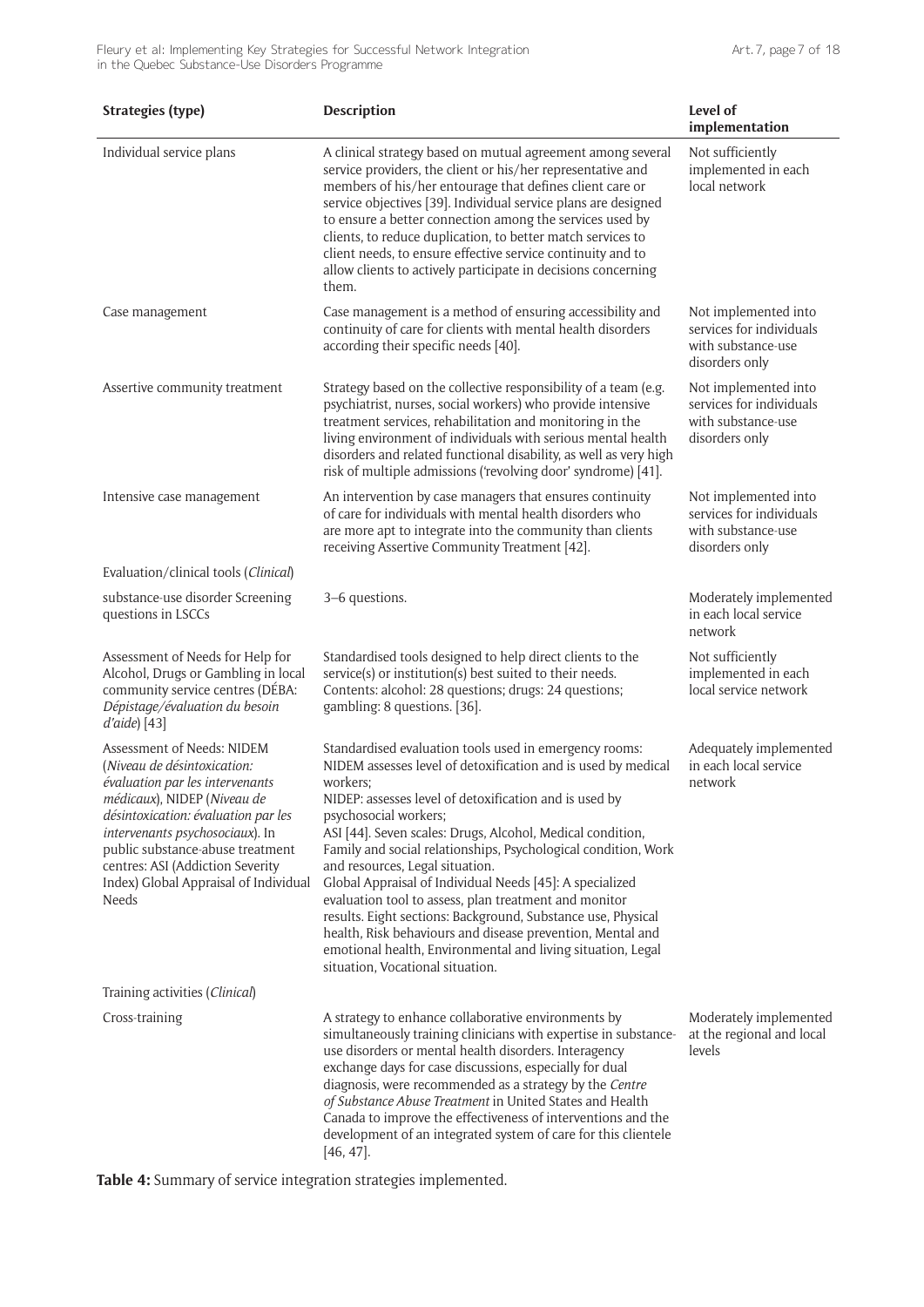## **Box 1. Emblematic quotations Coordination Activities-Governance**

*Local Plan:* Next year, we'll be investing in substanceuse disorder teams, and creating an action plan along with the team leaders to do something that also fits with their reality and needs. As well, we'll do this gradually, because we should not rush things. So, for example, we'll start by offering a clinical consultation on these teams. And slowly we'll introduce tools. (Manager 1, health and social service centre, Local Service Network 1, Montreal)

*Steering Committee:* In each territory, there's a dependence 'consulting body', which reports to the health and social service centre. The health and social service centre hosts events, and brings together partners who are concerned by the issue. These partners include community organizations, education communities, law enforcement agencies, depending on the priorities that will have been identified in each territory. (Manager 2, Regional Health Agency, Montreal)

# **Primary-Care Models**

*Model 1:* The challenge for substance-use disorder programs is mainly how to implement the program within and across the different institutions that don't have teams specifically dedicated to substance-use disorder work. So the role of the specialist clinical consultant in substance-use disorders is to sensitize service providers working within each team on how to detect and track substance-use disorder problems. This involves training primary-care workers to take on these clients, to make them aware of resources available outside of the CSSS as a point of reference, and to work toward motivating those clients in our services who present with substance-use disorder problems. In terms of access to training, the consultant takes care of all programming, training plans, and dissemination of information to team members. (Manager 13, local community service centre, Local Service Network 2, Montreal)

*Model 2:* There is a kind of openness to detection among service providers when there is someone to whom clients may be referred – someone capable of taking the lead and supporting them. It's a bit the same perspective we took when we created teams of expert trainers in the regions, which was to create a hard-core support around substance-use disorder workers in both primary care and specialist services, so that others could rely on them and feel reassured. (Manager 1, Ministry of Health and Social Services)

*Model 3:* Each of our CSSS has a dedicated substanceuse disorder worker, whose job is to deal with clients. This worker is associated with the adult mental health team but can also help with the children's team in the organization. That's for primary care. (Manager 20, Regional Health Agency, Mauricie)

#### **Information and Monitoring Management Tools**

The data provided at the regional level are not very detailed, nor was there much information on the substance-use disorder population at the provincial level. The only way I was able to obtain a portrait of the substance-use disorder clientele for our territory was through annual reports of the substance-abuse treatment centre. This is a kind of roundabout way of finding out about the pool of clients we have, because if you look in our client information systems, things are poorly documented, and maintaining records on interventions related to substance-use disorders is a problem because this usually isn't a priority for workers. (Manager 5, health and social service centre, Local Service Network 1, Montreal)

#### **Services Coordination Strategies**

*Emergency Room Liaison Team:* When we started having liaison teams in hospital emergency rooms, there was more openness from ER staff to identifying substanceuse disorder cases because there was someone to whom we could refer them. There is someone who can provide support, who can take over. (Manager 1, Health and Social Services Ministry)

*Service Contracts:* We had a service agreement, but were unable to apply it, because there was always someone saying 'no' at the other end of the line, even if the agreement stipulated that it had to be done. So as one can see, formal agreements do not guarantee harmonious relationships. (Clinician 7, University Hospital Centre, Montreal)

*Joint Program:* The homelessness team in our local service network consists of two network institutions: the local community service centre and emergency residential services that are part of community organizations. So this means four workers for two different organizations who make up the homelessness team. The workers on the team share their expertise with clients living in the community. They bring their experience from each of their organizations and have developed a complementary approach that benefits everyone. This is unique in Quebec; it is a model that doesn't exist elsewhere. (Clinician 43, local community service centre, Local Service Network 1; Mauricie)

*Co-location:* I find that there was good cooperation between the primary-care workers and those from the specialized substance-use disorder services whose offices are in close proximity. They are able to exchange ideas, discuss cases, and share their expertise and knowledge. (Clinician 47, health and social service centre, Local Service Network 2, Mauricie).

*Individual Service Plans:* Things are improving here, which is not usually the case province-wide. Each institution has to train coaches for implementing the Individual Service Plans; so we are looking to set this up. (Clinician 51, Public substance-abuse treatment centre, Mauricie)

# **Evaluation Clinical Tools**

*DÉBA* (*Assessment of Need for Help for Alcohol, Drugs or Gambling in local community service centres*): These tools are somewhat daunting for some, maybe because of the more formal aspect of the questionnaire, although that is actually an advantage from my perspective. And then, when are we going to administer them? For example,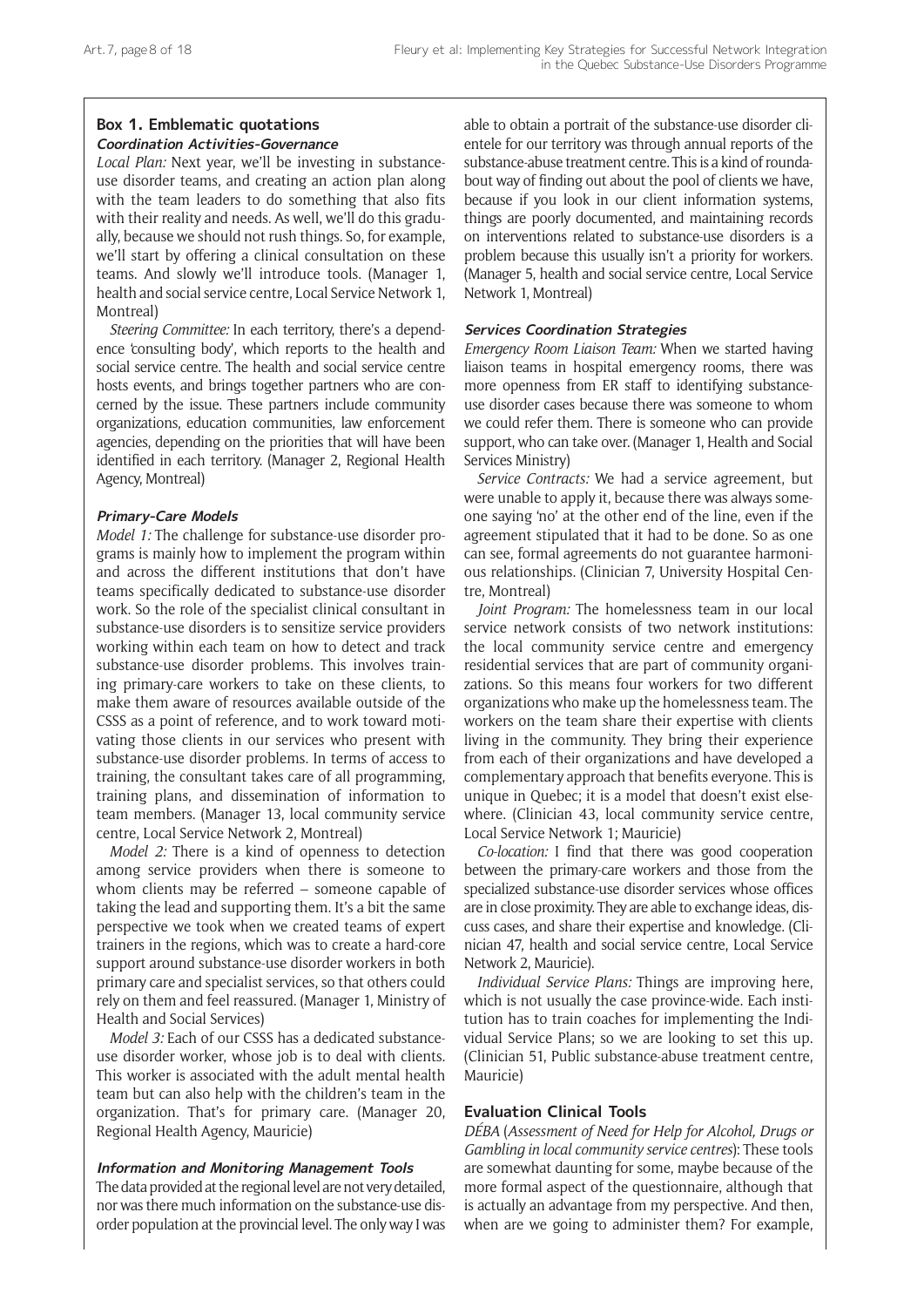when someone makes a request for services, not for substance-use disorder services but for related problems, or other problems? And then you realize after preregistration that there is a problem with substance-use disorder, but someone has already done an hour-long evaluation, or an hour and a half on a bunch of issues, and this means doing another 45 minutes just for the DEBA. It's difficult to integrate the latter into a service organization, given the time that people have available. (Clinician 19. Local service network 1, Montreal)

#### **Training Activities**

*Basic Training*: Good progress has been made, precisely among the primary care workers. We had a first session that trained them on assessment tools. The second session was on the motivational approach. All health and social service centres were trained for that. (Manager 3, Regional Health Agency, Montreal)

*Cross-training*: Just to give an example, we gave training over 4 years . . . We had to train 300 workers over the entire region that we covered. At the same time, what we tried to do was a cross-training, a training of the network. This allowed us to create links with people, to work and integrate better. I think that these are the promising avenues at an intervention level for dual disorders. It allows for staff exchanges among organizations, so that they can get better acquainted with the types of clients referred to these services for substance-use disorders, and perhaps to have better access to data on service use as well. (Clinician 39, health and social service centre, Local Service Network, 1, Mauricie)

# **Factors That Hinder or Facilitate Optimal Service Integration**

*Lack of Resources*: We don't have the resources to put in place (. . .) the other health and social service centres in our region (urban territories) have three full-time people for substance-use disorders. They have the time to start projects. They have the time for many things. The realities of the territory, having many workers to develop projects for a small clientele versus the Local Service Network 1, Mauricie, which has four times the population as we do. (Clinician 44, local community service centre, Local service Network 2, Maurice)

*Leadership and Overall Lack of Integrated Care*: The regional agency did not provide the leadership to organize and assist with development of a regional vision on what should comprise primary care substance-use disorder services. They based themselves on the existing Ministerial frame of reference, but this wasn't a regionally conceived plan that would elaborate in more concrete terms what should be done in the health and social service centre, and what should be done in specialized services; how the two should work together. (Manager 11, health and social service centre, Local Service Network 2, Montreal)

*Lack of Communication*: It needs to be coherent, because these are clients who move all around the territory soliciting everywhere they go. There are laws that bind us to the confidentiality aspect. Then there are resources: some institutions are much more concerned

and ticklish about confidentiality, in terms of the kind of information they give out. (Clinician 6, health and social service centre, Local Service Network 1, Montreal).

*Reluctance to Change Practices*: When you try to implement a new tool, it's seen as extra work, as something complicated. We see that there's resistance, certain partners have set up the assessment tools, identification tools, follow-ups, etc. Other partners have been far more difficult to engage or even non-existent. (Manager, Public substance-abuse treatment centre, Mauricie)

*Differences in Values and Practices*: There is little place for occupational therapists, or social workers in the client vision, and all that. But I find that they are a major addition in a more global vision of health; but it's more difficult to introduce this kind of vision in medical or hospital services; sometimes there isn't a place for them, because the discourse is more medical. (Clinician 15, University Hospital Centre, Montreal)

*Staff Turnover*: There is something else, which is staff turnover. We have people who work 1 week, 2 weeks, so they are not very aware; they don't know others to whom they can refer clients. I would say that we need to work on this. (Clinician 63, Public substance-abuse treatment centre, Local Service 1, Mauricie).

*Lack of Training and Prejudices Against Substance-use Disorder*: What I understand from workers is that they are not necessarily comfortable about intervening with substance-use disorder cases. It's as if they think they need to be experts in order to work in the substance-use disorder program. By contrast, when they are in the health and social service centre, in the local community service centre (primary care), we talk about substance-use disorders but the clientele they see are not, in principle, 'addicted'. There are inappropriate consumption habits, perhaps occasional issues; it may be an emerging substance-use disorder, but in principle the clientele they see are the 'yellow lights', not the addicts ('red lights'). Their intervention is, in my sense of things, the same as any other psychosocial intervention. Yet I also have the impression that they have a kind of prejudice or uneasiness, whether they aren't sufficiently equipped or whether, as some say, it's personal. They are embarrassed to address the matter. They don't know what 'Pandora's box' they are going to open; they aren't comfortable in themselves talking about substance-use disorder, the 'red lights'. (Clinician 22, Local Service Network 2, Montreal)

*Clients*: I think there is a certain distrust of institutional rehabilitation services for substance-use disorders. From my understanding of clients, for example, they think that the interventions are going to be controlling of their consumption, with objectives that they won't necessarily be able to attain. We speak about harm reduction, but you know, I have the impression that, for clients, this often means a reduction in consumption. So given all the problems that they are living with, they don't necessarily feel able to reduce their consumption, to take on therapeutic work around their substance use, to get help for the harmful consequences of consumption. (Clinician 2, health and social service centre, Local Service Network 1, Montreal)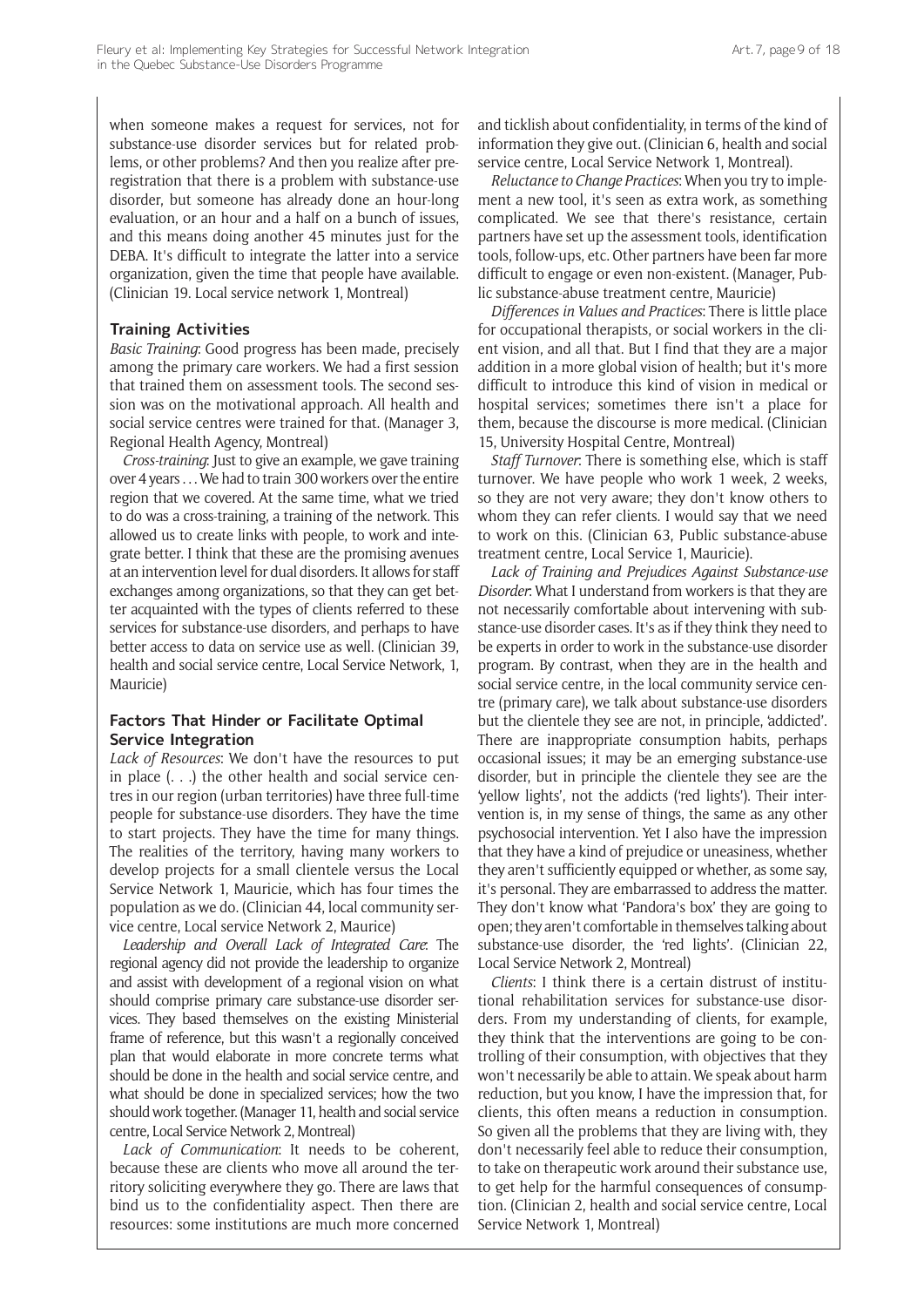and specialised services were not clearly delineated and was partly explained by the paucity of resources allocated to substance-use disorder treatment in primary care. Furthermore, in some local networks, service contracts were signed by both the health and social service centre and public substance-abuse treatment centre in an effort to optimise service coordination between them. Yet, according to some managers in those organisations, service contracts did not guarantee real service integration, given the many bureaucratic obstacles to service coordination in place.

Several other service coordination strategies were identified, including the development of emergency room liaison teams, joint programmes, co-location, referral mechanisms, individual service plans and the implementation of integrated care at different levels. Emergency room liaison teams have been successfully implemented in the four local networks. At the provincial level, 27 emergency room liaison teams specialised in the delivery of substance-use disorder services were implemented in 28 hospital emergency departments throughout 10 regions, including the two participating regions in the present study.

Some joint programmes or co-location experiences were identified. In one local network, for example, a team composed of clinicians from the health and social service centre, the public substance-abuse treatment centre and two community-based organisations was formed to deal with homelessness. In another local network, a public substance-abuse treatment centre service point was established on the same site as the health and social service centre in order to facilitate inter-organisational collaboration.

Concerning referral mechanisms, few organised referral systems were in operation especially between primarycare and specialised services. Substance-use disorder clients usually had to call the referral service on their own initiative. As a result, the referring organisation did not know whether clients had followed through. Client follow-up was lacking, in fact, and there were problems with access to, or continuity of, services. According to some clinicians, referrals to ultra-specialised services, including those for co-occurring disorders, were also underdeveloped and very difficult to access.

Individual service plans were developed for complex or chronic substance-use disorder cases, but were not often used. Concerning integrated care for co-occurring disorders [48], the closest testing of this model was conducted in Montreal clinics offering ultra-specialised services and involved the coordination of services among a public substance-abuse treatment centre and a mental health university institute. There was also an inpatient unit for individuals with substance-use disorders and complex conditions in a university hospital centre, where some beds for mental health disorders were provided. Finally, case management, assertive community treatment, as well as intensive case management were located mainly within mental health disorder services and were not implemented into services for individuals with substanceuse disorders only.

## **Clinical evaluation tools**

Screening for individuals with substance-use disorders in local community service centres was relatively formalised and usually done at the reception/evaluation/orientation service desk, using a number of screening questions included in the admissions questionnaire. However, clinical teams were unlikely to screen clients as part of the medical treatment process, as some clinicians found the standardised clinical evaluation tool [43] developed for local community service centres too complex or long to complete. By contrast, client evaluation in hospital emergency rooms was systematised using two standardised clinical evaluation tools (see **Table 4**). In public substanceabuse treatment centres, clients were assessed automatically for substance-use disorders at admission using the Addiction Severity Index. This tool is to be replaced in future by the Global Appraisal of Individual Needs, an instrument used in several countries and translated into several languages. The Global Appraisal of Individual Needs is currently being piloted in Quebec.

#### **Training activities**

Cross-training activities were conducted in various organisations within the four networks in order to increase knowledge on substance-use disorders and on local resources for substance-use disorders. The majority of respondents viewed cross-training on co-occurring disorders as a facilitator to networking and cooperation among clinicians from health and social service centres, and the public and certified substance-abuse treatment centres who were involved with substance-use disorders and mental health disorders. Cross-training also facilitated the referral process between programmes, supporting client follow-up and the development of individualised service plans.

Moreover, the public substance-abuse treatment centres offered training and consultations to health and social service centres/local community service centres and certified substance-abuse treatment centres in the four local networks. For their part, health and social service centres provided similar activities to their local partners (schools, jails, etc.). Respondents found this exchange of expertise particularly useful. Clinicians in one local network reported that training on substance-use disorder screening provided to teachers and adult education staff had the effect of facilitating referrals to specialised services.

Finally, the Health and Social Services Ministry offered basic training activities covering identification, screening and early intervention for substance-use disorders, as well as motivational interviewing, which is a recognised best practice for substance-use disorders and co-occurring disorders [49]. The Ministry also provided training on 'Alcochoix' [50], a prevention programme offered in 76 of the 93 health and social service centres for individuals at elevated risk for substance-use disorders. This basic training was targeted specifically to primary-care providers (health and social service centres/local community service centres) in line with implementation of the Ministerial guidelines. However, clinicians criticised this training somewhat as too general.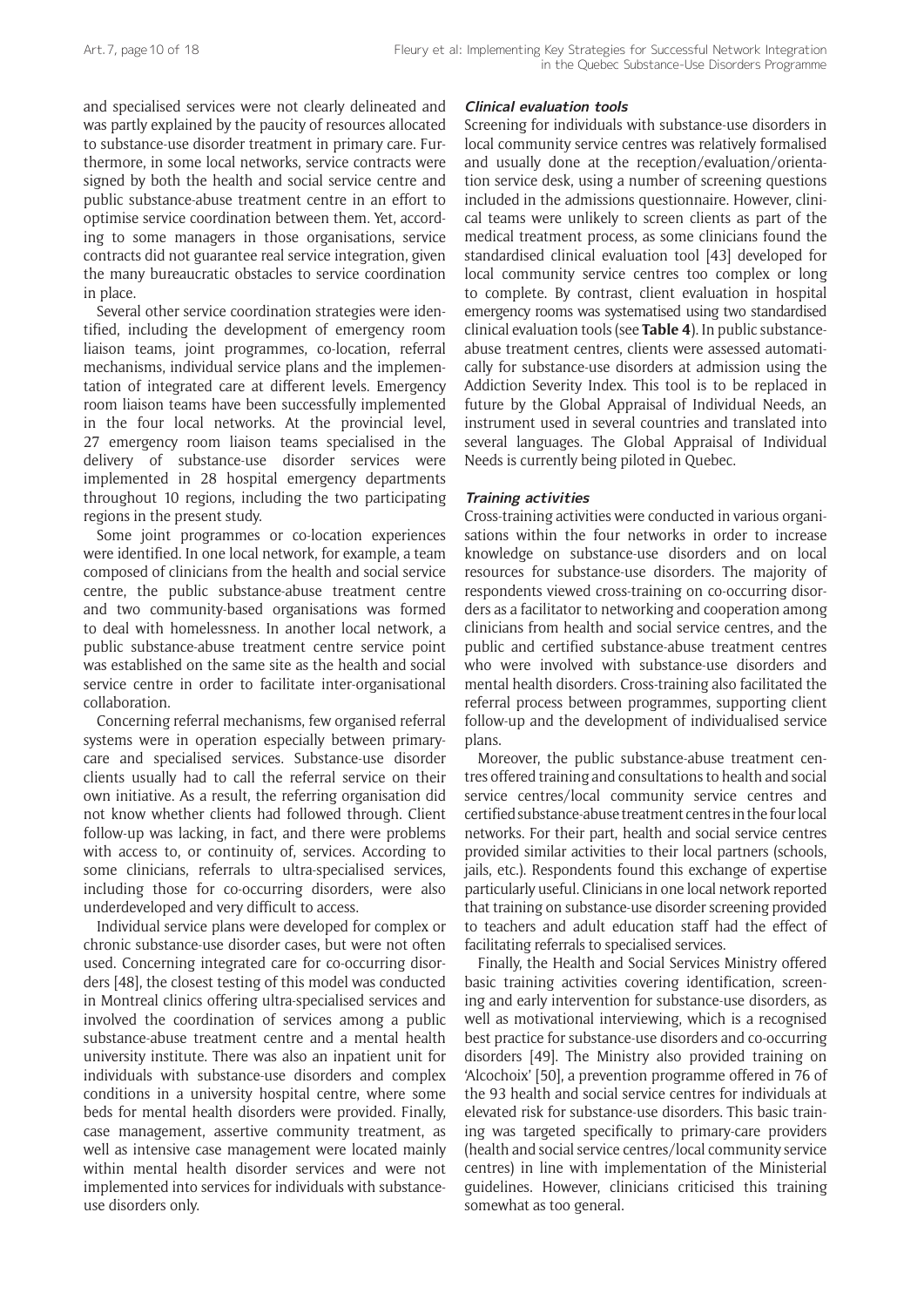# **Factors that hindered or facilitated optimal service integration and participant recommendations**

Several factors hindered the optimal integration of substance-use disorder services. The greatest barrier, according to all respondents, was lack of funding and resources. Of the nine programmes within the purview of the Ministry of Health and Social Services, the substance-use disorder programme received only 0.32% of the budget envelope, which is the lowest funding allocation for all programmes. Although underfunding affected all services, primary-care services were most severely affected (5% of substance-use disorder service programme budget) [34]. Furthermore, according to some participants, organisational budgets were renewed without either service planning at the regional level or assessment of community needs [51]. This resulted in the inability of some health and social service centres to provide full-time specialist substance-use disorder workers. Finally, the fee-for-service payment system used in Quebec to remunerate general practitioners did not favour the appropriate management of vulnerable clients, such as those with substance-use disorders.

The lack of regional leadership was another hindering factor for service integration, according to some managers in the study. In one Regional Health Agency, a dearth of leadership in terms of coordinating services between substance-use disorder organisations was reported. Each health and social service centre was left to initiate its own service coordination strategies.

Poor dissemination of information among organisations, programmes and lines of service was another key hindering factor, according to managers. Lack of communication between primary-care and specialised services affected client follow-up, in turn. Moreover, the creation of links between public, community and private organisations offering substance-use disorder services remained challenging. The study findings also reflected differences in values and practices among various organisations.

Other factors hindering optimal service integration concerned professionals themselves. According to managers, some professionals were reluctant to change their practices or were not sufficiently well trained to engage in collaborative practices. Several professionals demonstrated prejudiced views toward individuals with substance-use disorders, classifying them as difficult or dangerous. Staff turnover also emerged as a major barrier to service integration and to knowledge translation following upon the substance-use disorder training.

Client beliefs and behaviours also emerged as a hindering factor, according to clinicians who participated in the research, for example those who denied their diagnosis, and/or refused a referral to specialised services. Moreover, clients who enjoyed a good therapeutic alliance with their service providers (e.g. at the local community service centre) were sometimes reluctant to accept a transfer when required, especially transfers between primary and specialised care (e.g. the substance-abuse treatment centre).

Among the factors that facilitated optimal service integration was strong engagement by the Ministry of Health and Social Services in fostering service integration among

organisations, ministries and service programmes (e.g. programmes for mental health disorders, youth programmes, public health programmes). This had the effect of facilitating more effective prevention and treatment of substance-use disorders.

Study participants made a number of recommendations aimed at further strengthening primary care, while enhancing service integration and inter-organisational collaboration within the Quebec substance-use disorder Programme. Participants suggested that prevention services in primary care should be reinforced and more simplified assessment tools developed for clinicians relatively unfamiliar with substance-use disorders. They also recommended the adaptation of training programmes to the particular circumstances and needs of local teams, such as their level of involvement with substance-use disorder clients. From their perspective, clients needed to be better motivated and supported in accessing help from specialised services. To this end, they recommended a more formal collaboration between primary and specialised services that would entail clear referral mechanisms and service contracts, as well as increased opportunities for professional exchange among clinicians representing various organisations. Finally, participants considered particular attention to the development of tools for managing client information and monitoring as a key element for evaluating performance in substance-use disorder services and programmes.

# **Discussion**

The organisation of the Quebec Substance-use Disorder Programme does not differ substantially from substanceuse disorder programmes in other countries with respect to its positioning at the interface of the health and social service system, the existence of several organisational types within the public, private and community sectors, or in terms of the fragmentation of primary-care and specialised services, more generally [52–54]. Overall, the problem of fragmentation can be explained as a function of the complexity of integration processes and the existence of a range of factors that hinder service integration. These factors affect services to the client as well, from initial evaluation to post-treatment follow-up [53]. As in Australia [55] and Germany [56], the Quebec practice of administering and funding substance-use disorder and mental health disorder services separately provides few incentives for collaboration. By contrast, the United Kingdom and United States have both adopted a multi-agency approach to substance-use disorder and mental health disorder service delivery over the past few years, offering integrated substance-use disorder/mental health disorder care that includes all partners [57]. Strong support from the Quebec government and substance-use disorder service providers to reform the Substance-use Disorder Programme is a key condition for implementing change [58, 59].

Underfunding of substance-use disorder programmes, and particularly at the primary-care level, seems fairly wide-spread throughout the world [19, 60, 61]. This can be explained by the fact that substance-use disorder care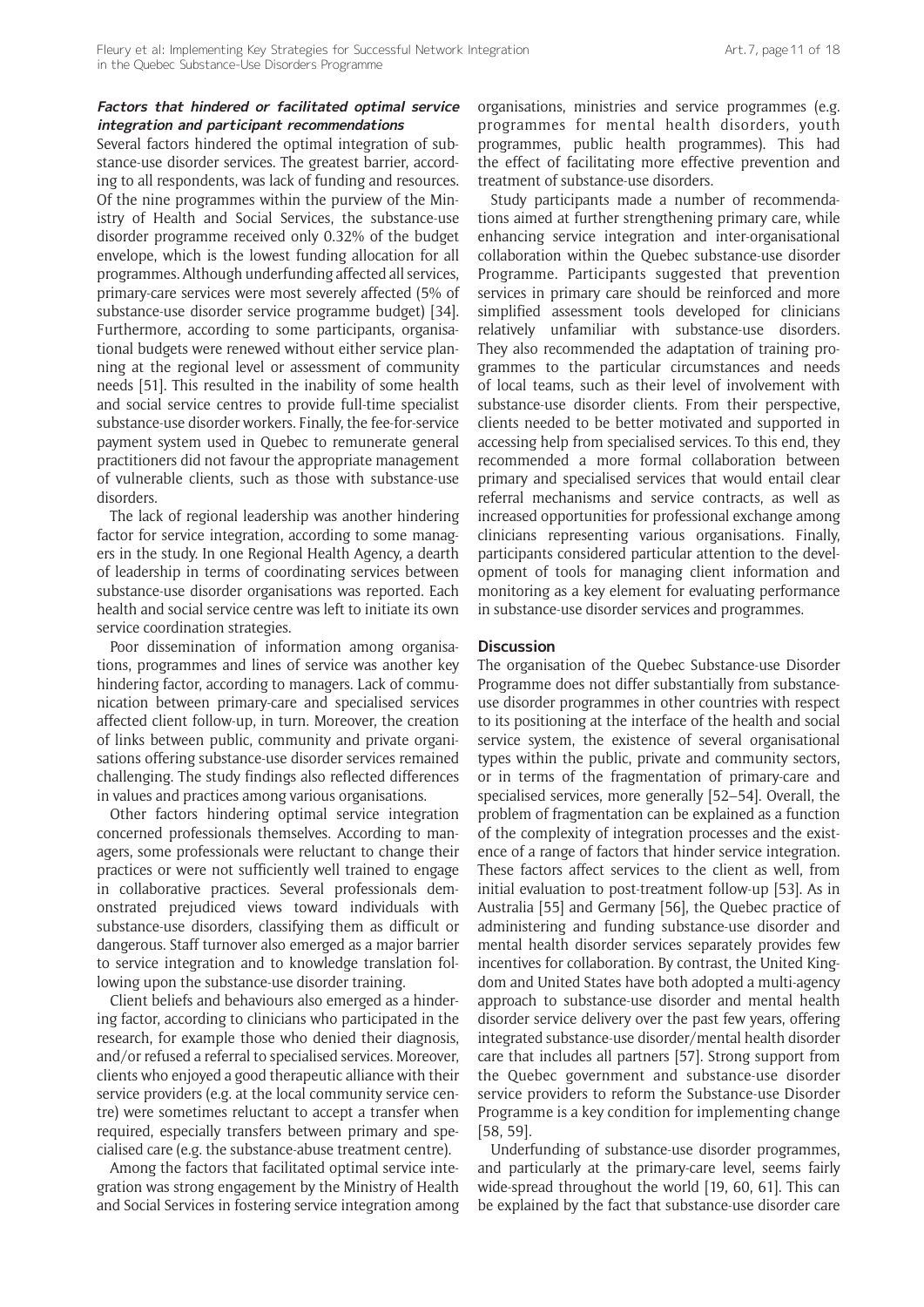is less related to medical treatment than other health problems [52]. The entrenched stigmatisation of individuals with substance-use disorders [62, 63] also explains why few resources are invested in programmes for this population. Some authors have highlighted the negative effect of scarce resources on service integration [64, 65]. Yet the need to secure resources in a context of scarcity also encourages public, private and community-based organisations to work together towards this shared goal [32, 65].

Aside from resource constraints, other reported factors hindering the optimal integration of Quebec substanceuse disorder services coincide with findings from other countries. They include lack of leadership [66], high staff turnover [60], the interest and capacity of clinicians to identify and treat substance-use disorders [61, 67], diverging values and practices among organisations and professionals [66], poor communication and coordination between general practitioners and specialised substanceuse disorder services [13], lack of follow-up and continuity of care [53] and insufficient motivation among substanceuse disorder clients to enter into treatment [13].

Overall, our study reveals that few integration strategies were implemented among professionals, programmes or organisations operating in local or regional networks. This result confirms our initial hypothesis that successful network integration requires adequate implementation of a large number of integration strategies at both administrative and clinical levels. Quebec policymakers have focused primarily on clinical strategies in an attempt to improve the Substance-use Disorder Programme. According to the findings, three strategies were implemented more adequately than others and provided effective results in terms of integration and continuity of care. They included hospital emergency room liaison teams, clinical evaluation tools and training activities. The Health and Social Services Ministry prioritised implementation of emergency room liaison teams in a context where emergency departments were being overwhelmed by population demand [36]. The emergency room liaison teams promoted rapid assessment and referral to appropriate services for untreated individuals with substance-use disorders, as well as increased service coordination [68]. According to a recent study, substance-use disorder clients identified by emergency room liaison teams were 30 times more likely than others to enter a therapeutic programme [69]. Screening and brief intervention by emergency room nurses also lowered emergency readmission rates [70] and helped alleviate overcrowding in the emergency room [71]. Moreover, Desy et al. [70] found reduced rates of alcohol use among 70% of substance-use disorder clients identified by emergency room nurses, as opposed to 20% of those who received usual care.

Standardised clinical evaluation tools improve the capacity to identify individuals with substance-use disorders [72], and also help increase referrals, especially from primary care to specialised services. Participants reported that the clinical evaluation tool used in local community service centres was effective. However, the complexity of the instrument and time required for completion tended to deter primary-care clinicians from

using it. They recommended development of a simplified clinical tool similar to the brief version of the Global Appraisal of Individual Needs, which was produced as a screening measure for adolescents [72].

Concerning training activities, the availability of a good training infrastructure during the implementation of reforms reduces staff turnover [73]. Primary-care providers who received basic training on substance-use disorder screening and intervention were more capable of conducting brief interventions and making appropriate referrals. A number of countries have implemented the Screening, Brief Intervention, and Referral to Treatment protocol in primary care [74, 75]. A recent literature review demonstrated the efficacy of Screening, Brief Intervention, and Referral to Treatment for reducing alcohol abuse, especially among middle-aged individuals (20–64 years) [75]. There are also reports of promising results from use of the Screening, Brief Intervention, and Referral to Treatment among drug abusers [76, 77]. Interagency training conducted with an interdisciplinary approach also encouraged exchanges, communication and support among clinicians. Cross-training is one of the most effective types of training for knowledge translation around various substance-use disorder issues and concurrent disorders (e.g. mental health disorders) and around intervention methods [78]. One study found that training on co-occurring disorders improved job satisfaction and morale among professionals working with this clientele [79]. Cross-training has also been found useful in supporting improved service integration [78] and in reducing differences among the visions and practices of professionals in diverse organisations.

Clinical integration is central to the service integration process, but must be supported by administrative integration strategies [80]. In Quebec, the latter have been more adequately implemented in primary care, reinforcing substance-use disorder services. The fact that most individuals with, or at risk for, substance-use disorders use primary-care services, especially those of general practitioners, provides the justification for the focus on primary care [75]; only a minority seek help from specialised services [81]. Moreover, primary-care services are considered less stigmatising and take a more comprehensive approach, as they manage substance-use disorders along with physical problems or mental health disorders [82]. Finally, robust primary-care systems are thought to achieve better organisational and population health outcomes [29, 61, 83] and to reduce overall healthcare costs [31, 61].

The first two substance-use disorder primary-care models identified in this study involved the sharing of expertise by a substance-use disorder consultant with other clinicians and managers in the organisation. Similar to an existing model in California [61], services were not offered directly to substance-use disorder clients by the consultant. Instead, the approach adopted resembled the consultation liaison model that was introduced to the Quebec mental healthcare system through the practice of shared-care, in which designated psychiatrists provide assistance to general practitioners [84]. The consultation liaison model was shown in one meta-analysis to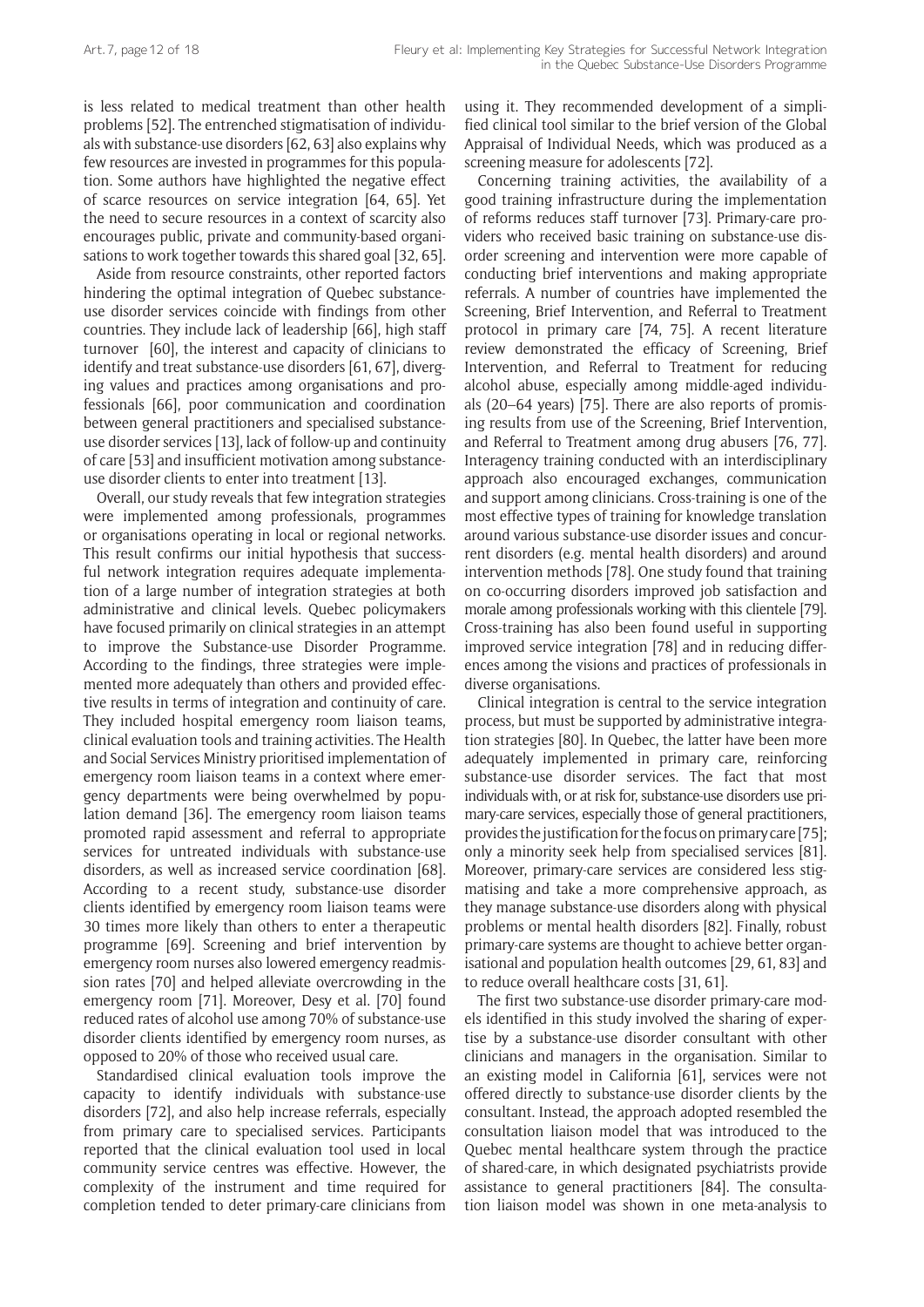improve the capacity of general practitioners to prescribe pharmacological therapy and to treat individuals with mental health disorders more adequately [85]. Yet further research would be needed to demonstrate the effectiveness of the consultation liaison model for the treatment of substance-use disorders. The second model built on the previous model, adding caseworkers appointed from each programme (e.g. programmes for mental health disorders) who were assigned to the substance-use disorder consultant for support. This approach was considered one way of keeping substance-use disorder issues alive within each team. This model also holds promise since caseworkers maintain direct contact with clients, while acting as substance-use disorder resource clinicians and change agents on their respective teams. This second model was found difficult to implement, however, as some teams were less mobilised than others regarding work with substance-use disorder clients due to lack of interest or prejudice. As well, substance-use disorder was generally given secondary priority to the targeted programme, for example services for mental health disorders. Finally, given the prevalence of clients with co-occurring disorders, the recommended strategy was to integrate a key substanceuse disorder worker into mental health disorder teams (Model 3) or into primary-care teams in territories with a high prevalence of substance-use disorder clients [53]. Model 3 has been implemented primarily in rural sites or under conditions of scarce resources.

Findings revealed that information and monitoring tools were not adequately implemented as yet. The Quebec information and monitoring system for managing administrative and clinical information represents an important asset. However, this system was not routinely used by clinicians and could be much improved in terms of the addition of follow-up data. The implementation of a strong health information technology infrastructure is recognised in the literature as a key to effective care coordination [57].

Overall, the integration strategies implemented in Quebec did not seem to eliminate gaps in follow-up or in continuity of care among individuals with substance-use disorders. Nor did they increase primary-care service delivery or improve service integration within the substanceuse disorder or the mental health disorder programmes. Some countries have introduced case management as a remedy for the lack of continuity of care among individuals with substance-use disorders, especially those with chronic and complex profiles [86]. Case management helps substance users acquire skills needed for daily living, promotes their integration into society and prevents hospitalisation. The US Substance Abuse and Mental Health Services Administration [87] proposes four models of case management adapted for substance-use disorders: assertive community treatment, the broker model, the strengths-based approach and the clinical management model. Meta-analyses found that case management was superior to conventional treatment as a tool for successful liaison among services [14, 88].

The literature suggests inclusion of a substance-use disorder expert in mental health disorder services, as well as training on blended services as a way of promoting service integration for co-occurring disorders [89]. Shared care, which brings together general practitioners and specialised care providers, could also be implemented in the substance-use disorder system, as has been done successfully with mental health disorders [90]. Also, demonstration projects have established the feasibility of several integrated substance-use disorder treatment models [63]. The chronic care model [91], for example, combines medical and psychosocial approaches for assessing and treating individuals with substance-use disorders. This model has been implemented in several countries for managing diabetes, heart disease, cancer and other chronic diseases, but also in the management of mental health disorders, specifically depression [92]. The tiered model, inspired by the stepped-care model used in the United Kingdom for treating depression, has been adopted by some Canadian provinces (Alberta, British Columbia and New Brunswick) to support the coordination of mental health disorder and substanceuse disorder services [93]. In the case of stepped-care, interventions are performed hierarchically according to the severity level of the substance-use disorder or risk level to the individual. The need for collaborative strategies thus increases in relation to the severity and complexity of the substance-use disorder profile [93].

#### **Limitations**

This study had a number of limitations. First, the results may not be generalisable to other areas of Quebec or to other countries, as they reflect the characteristics of local networks and areas. Second, study participants may have over- or under-estimated the actual level of integration in their local service networks. In order to neutralise participant bias, we validated their comments with relevant documents from organisations and local service networks. Finally, there were very few diverging viewpoints among participants, but rather the information gathered was complementary or convergent.

#### **Conclusion**

This is the first study to present the Quebec Substanceuse Disorder Programme, and the key strategies used in promoting successful network integration. There are few available studies related to substance-use disorder systems that provide a macro-level perspective on integrated care. Our study shows that the implementation of few integration strategies is insufficient to bring about successful integration in complex service networks In Quebec, a major investment was made in terms of the screening and assessment of individuals with substance-use disorders by implementing standardised clinical evaluation tools and training initiatives. Primary-care models, emergency room liaison teams and information systems were identified as the integration strategies most likely to increase integration and to provide better access to Quebec substance-use disorder services. Therefore, it is important to implement additional clinical projects and planning initiatives in order to better understand supply and demand for substance-use disorder services and to facilitate the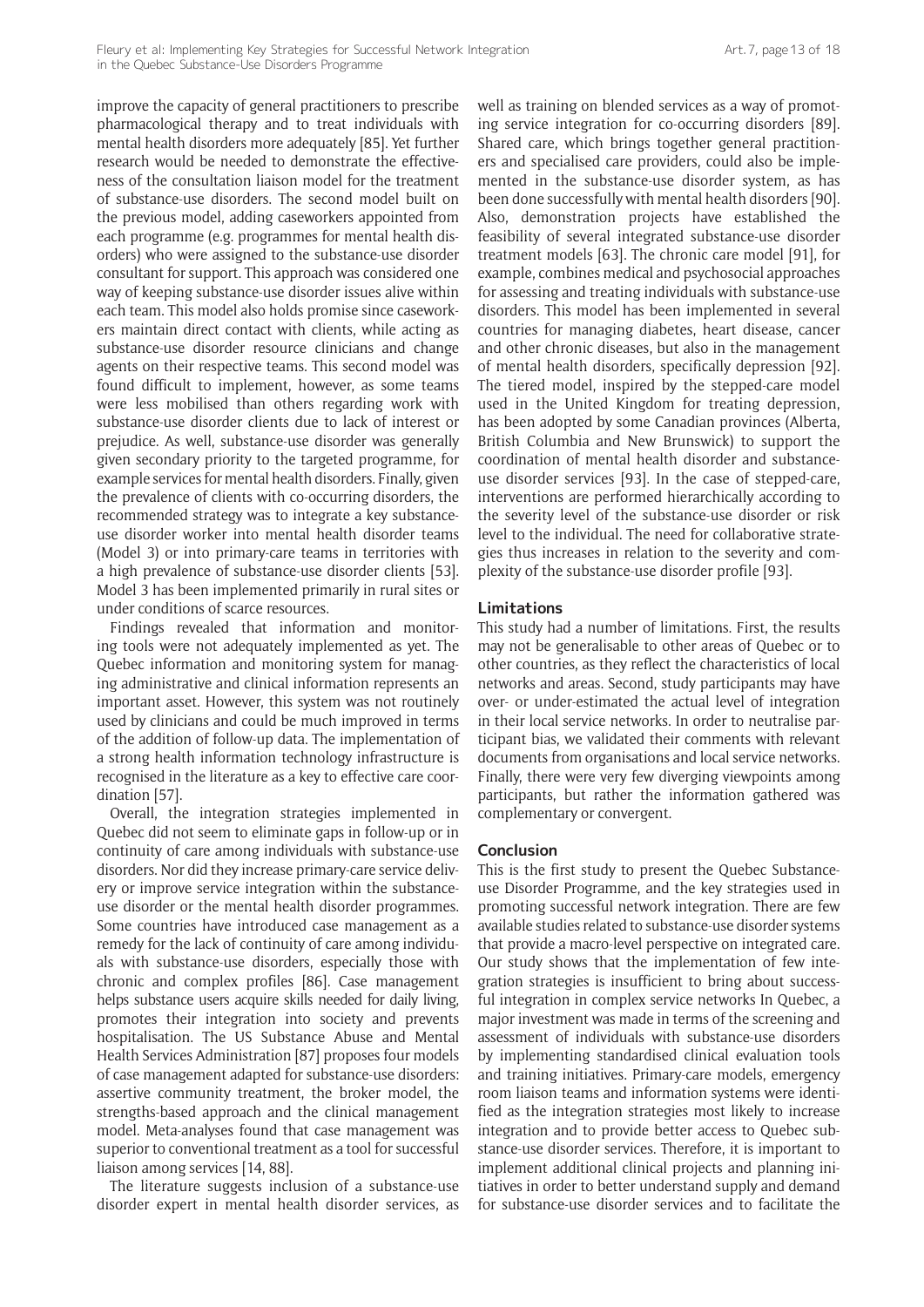development of a continuum of care that meets the needs of various substance-use disorder clients. Promoting the consolidation of substance-use disorder services in primary care and creating links with specialised services through a greater standardisation of referral mechanisms is crucial to ensure continuous follow-up of substance-use disorder clients. Finally, strategies need to be systematically employed for better integration of substance-use disorder services, at both clinical (e.g. case management) and administrative (e.g. service contract) levels.

# **Competing Interests**

The authors declare that they have no competing interests.

# **Reviewers**

Chris Naylor, Senior Fellow in Health Policy, The King's Fund, London, UK. One anonymous reviewer.

# **References**

- 1. **Hasin, DS, Stinson, FS, Ogburn, E** and **Grant, BF.** Prevalence, correlates, disability, and comorbidity of DSM-IV alcohol abuse and dependence in the United States: results from the National Epidemiologic Survey on Alcohol and Related Conditions. *Archives of General Psychiatry*. 2007; 64(7): 830–42. DOI: <http://dx.doi.org/10.1001/archpsyc.64.7.830>
- 2. **Schulden, JD, Thomas, YF** and **Compton, WM.** Substance abuse in the United States: findings from recent epidemiologic studies. *Current Psychiatry Reports*. 2009; 11(5): 353–9. DOI: [http://dx.doi.](http://dx.doi.org/10.1007/s11920-009-0053-6) [org/10.1007/s11920-009-0053-6](http://dx.doi.org/10.1007/s11920-009-0053-6)
- 3. **Pearson, C, Janz, T** and **Ali, J.** Mental and substance use disorders in Canada. Health at a glance. Statistics Canada Catalogue 2013; September (82-624-X). Ottawa, ON: Statistics Canada; 2013.
- 4. **Statistics Canada. Canadian Community Health Survey (CCHS).** Ottawa, ON: Statistics Canada; 2002.
- 5. **Castel, S, Rush, B, Urbanoski, K** and **Toneatto, T.** Overlap of clusters of psychiatric symptoms among clients of a comprehensive addiction treatment service. *Psychology of Addictive Behaviors*. 2006; 20(1): 28–35. DOI: [http://dx.doi.](http://dx.doi.org/10.1037/0893-164X.20.1.28) [org/10.1037/0893-164X.20.1.28](http://dx.doi.org/10.1037/0893-164X.20.1.28)
- 6. **Compton, WM, Thomas, YF, Stinson, FS** and **Grant, BF.** Prevalence, correlates, disability, and comorbidity of DSM-IV drug abuse and dependence in the United States: results from the national epidemiologic survey on alcohol and related conditions. *Archives of General Psychiatry*. 2007; 64(5): 566–76. DOI: <http://dx.doi.org/10.1001/archpsyc.64.5.566>
- 7. **Colpaert, K, Vanderplasschen, W, van Hall, G, Broekaert, E** and **Schuyten, G.** Dual substance abusers seeking treatment: demographic, substancerelated, and treatment utilization characteristics. *Journal of Drug Issues*. 2008; 38(2): 559–84. DOI: [http://dx.doi.org/10.1177/0022042608038](http://dx.doi.org/10.1177/002204260803800209) [00209](http://dx.doi.org/10.1177/002204260803800209)
- 8. **Kessler, RC.** The epidemiology of dual diagnosis. *Biological Psychiatry*. 2004; 56(10): 730–7. DOI: <http://dx.doi.org/10.1016/j.biopsych.2004.06.034>
- 9. **Isaacs, S, Jellinek, P, Garcel, JM, Hunt, KA** and **Bunch, W.** New York state health foundation: integrating mental health and substance abuse care. *Health Affairs*. 2013; 32(10): 1846–50. DOI: [http://](http://dx.doi.org/10.1377/hlthaff.2013.0479) [dx.doi.org/10.1377/hlthaff.2013.0479](http://dx.doi.org/10.1377/hlthaff.2013.0479)
- 10. **Copello, A, Walsh, K, Graham, H, Tobin, D, Griffith, E, Day, E,** et al. A consultation-liaison service on integrated treatment: a program description. *Journal of Dual Diagnosis*. 2013; 9(2): 149–57. DOI: [http://dx.doi.org/10.1080/1550426](http://dx.doi.org/10.1080/15504263.2013.777987) [3.2013.777987](http://dx.doi.org/10.1080/15504263.2013.777987)
- 11. **Wu, LT, Swartz, MS, Wu, Z, Mannelli, P, Yang, C** and **Blazer, DG.** Alcohol and drug use disorders among adults in emergency department settings in the United States. *Annals of Emergency Medicine*. 2012; 60(2): 172–80. DOI: [http://dx.doi.org/](http://dx.doi.org/10.1016/j.annemergmed.2012.02.003) [10.1016/j.annemergmed.2012.02.003](http://dx.doi.org/10.1016/j.annemergmed.2012.02.003)
- 12. **Mojtabai, R.** Use of specialty substance abuse and mental health services in adults with substance use disorders in the community. *Drug & Alcohol Dependence*. 2005; 78(3): 345–54. DOI: [http://dx.doi.](http://dx.doi.org/10.1016/j.drugalcdep.2004.12.003) [org/10.1016/j.drugalcdep.2004.12.003](http://dx.doi.org/10.1016/j.drugalcdep.2004.12.003)
- 13. **Cleary, M, Hunt, GE, Matheson, S** and **Walter, G.** Views of Australian mental health stakeholders on clients' problematic drug and alcohol use. *Drug and Alcohol Review*. 2009; 28(2): 122–8. DOI: [http://](http://dx.doi.org/10.1111/j.1465-3362.2008.00041.x) [dx.doi.org/10.1111/j.1465-3362.2008.00041.x](http://dx.doi.org/10.1111/j.1465-3362.2008.00041.x)
- 14. **Rapp, RC, Otto, AL, Lane, DT, Redko, C, McGatha, S** and **Carlson, RG.** Improving linkage with substance abuse treatment using brief case management and motivational interviewing. *Drug and Alcohol Dependence*. 2008; 94(1–3): 172–82. DOI: [http://dx.doi.org/10.1016/j.drugalcdep.](http://dx.doi.org/10.1016/j.drugalcdep.2007.11.012) [2007.11.012](http://dx.doi.org/10.1016/j.drugalcdep.2007.11.012)
- 15. **Riley, ED, Wu, AW, Junge, B, Marx, M, Strathdee, SA** and **Vlahov, D.** Health services utilization by injection drug users participating in a needle exchange program. *American Journal of Drug & Alcohol Abuse*. 2002; 28(3): 497–511. DOI: [http://](http://dx.doi.org/10.1081/ADA-120006738) [dx.doi.org/10.1081/ADA-120006738](http://dx.doi.org/10.1081/ADA-120006738)
- 16. **Darke, S, Ross, J, Teesson, M** and **Lynskey, M.** Health service utilization and benzodiazepine use among heroin users: findings from the Australian treatment outcome study (ATOS). *Addiction*. 2003; 98(8): 1129–35. DOI: [http://dx.doi.](http://dx.doi.org/10.1046/j.1360-0443.2003.00430.x) [org/10.1046/j.1360-0443.2003.00430.x](http://dx.doi.org/10.1046/j.1360-0443.2003.00430.x)
- 17. **Lee, SYD, Morrissey, JP, Thomas, KC, Carter, WC** and **Ellis, AR.** Assessing the service linkages of substance abuse agencies with mental health and primary care organizations. *American Journal of Drug and Alcohol Abuse*. 2006; 32(1): 69–86. DOI: <http://dx.doi.org/10.1080/00952990500328620>
- 18. **Hu, HM, Kline, A, Huang, FY** and **Ziedonis, DM.** Detection of co-occurring mental illness among adult patients in the New Jersey substance abuse treatment system. *American Journal of Public Health*. 2006; 96(10): 1785–93. DOI: [http://dx.doi.](http://dx.doi.org/10.2105/AJPH.2005.072736) [org/10.2105/AJPH.2005.072736](http://dx.doi.org/10.2105/AJPH.2005.072736)
- 19. **Vanderplasschen, W, De Bourdeaudhuij, I** and **Van Oost, P.** Co-ordination and continuity of care in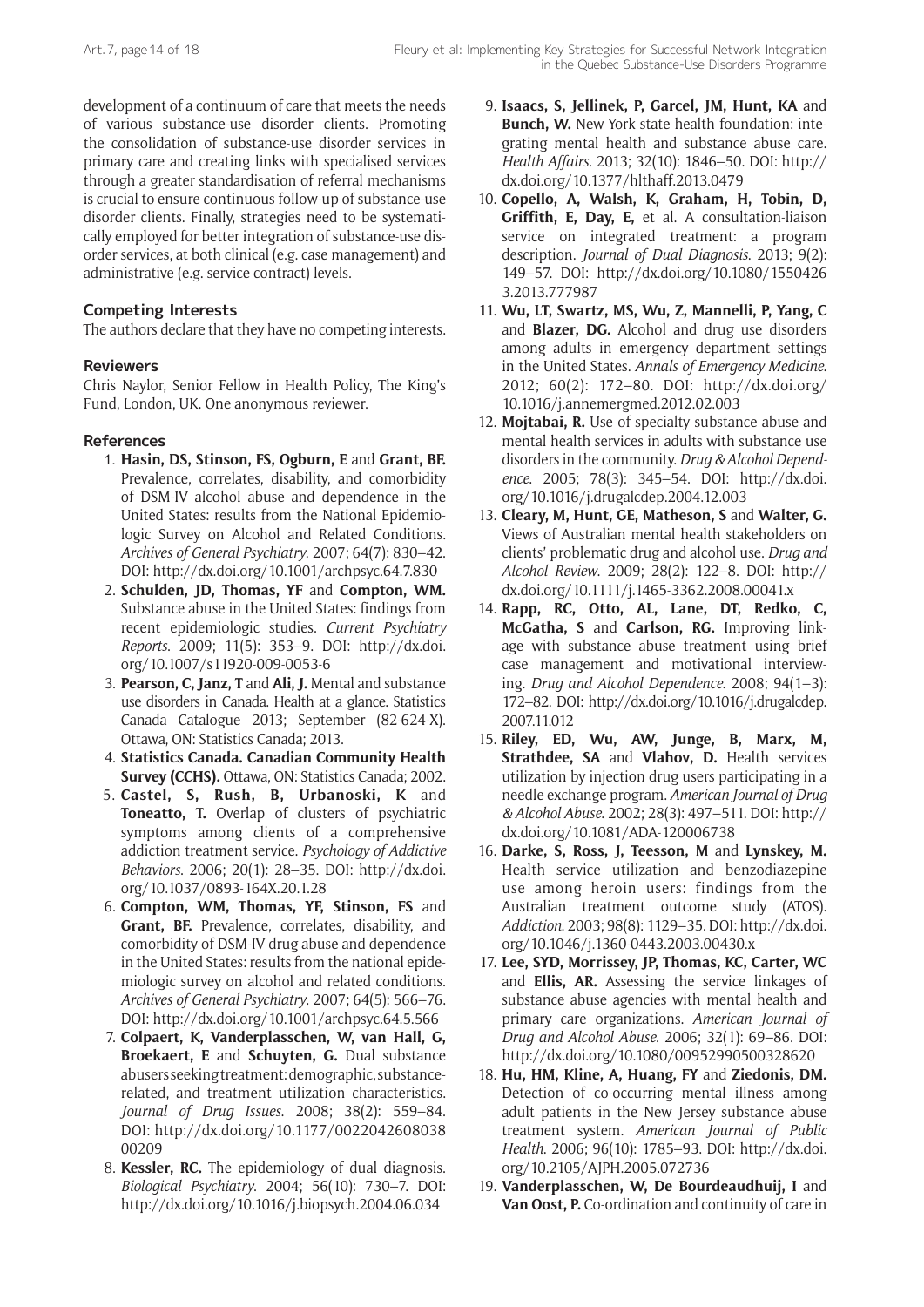substance abuse treatment. An evaluation study in Belgium. *European Addiction Research.* 2002; 8(1): 10–21. DOI: <http://dx.doi.org/10.1159/000049483>

- 20. **Drake, RE, Mueser, KT, Brunette, MF** and **McHugo, GJ.** A review of treatments for people with severe mental illnesses and co-occurring substance use disorders. *Psychiatric Rehabilitation Journal*. 2004; 27(4): 360–74. DOI: [http://dx.doi.](http://dx.doi.org/10.2975/27.2004.360.374) [org/10.2975/27.2004.360.374](http://dx.doi.org/10.2975/27.2004.360.374)
- 21. **Mueser, KT, Torrey, WC, Lynde, D, Singer, P** and **Drake, RE.** Implementing evidence-based practices for people with severe mental illness. *Behavioral Modification*. 2003; 27(3): 387–411. DOI: [http://](http://dx.doi.org/10.1177/0145445503027003007) [dx.doi.org/10.1177/0145445503027003007](http://dx.doi.org/10.1177/0145445503027003007)
- 22. **Drake, RE** and **Wallach, MA.** Mental patients' attitudes toward hospitalization: a neglected aspect of hospital tenure. *American Journal of Psychiatry*. 1988; 145(1): 29–34. DOI: [http://dx.doi.](http://dx.doi.org/10.1176/ajp.145.1.29) [org/10.1176/ajp.145.1.29](http://dx.doi.org/10.1176/ajp.145.1.29)
- 23. **Brooks, AJ** and **Penn, PE.** Comparing treatments for dual diagnosis: twelve-step and self-management and recovery training. *American Journal of Drug and Alcohol Abuse*. 2003; 29(2): 359–83. DOI: <http://dx.doi.org/10.1081/ADA-120020519>
- 24. **Essock, SM, Mueser, KT, Drake, RE, Covell, NH, McHugo, GJ, Frisman, LK,** et al. Comparison of ACT and standard case management for delivering integrated treatment for co-occurring disorders. *Psychiatric Services*. 2006; 57(2): 185–96. DOI: [http://](http://dx.doi.org/10.1176/appi.ps.57.2.185) [dx.doi.org/10.1176/appi.ps.57.2.185](http://dx.doi.org/10.1176/appi.ps.57.2.185)
- 25. **Donald, M, Dower, J** and **Kavanagh, D.** Integrated versus non-integrated management and care for clients with co-occurring mental health and substance use disorders: a qualitative systematic review of randomised controlled trials. *Social Science & Medicine*. 2005; 60(6):1371–83. DOI: [http://dx.doi.](http://dx.doi.org/10.1016/j.socscimed.2004.06.052) [org/10.1016/j.socscimed.2004.06.052](http://dx.doi.org/10.1016/j.socscimed.2004.06.052)
- 26. **Glasner-Edwards, S, Tate, SR, McQuaid, JR, Cummins, K, Granholm, E** and **Brown, SA.** Mechanisms of action in integrated cognitivebehavioral treatment versus twelve-step facilitation for substance-dependent adults with comorbid major depression. *Journal of Studies on Alcohol and Drugs*. 2007; 68(5): 663–72. DOI: [http://dx.doi.](http://dx.doi.org/10.15288/jsad.2007.68.663) [org/10.15288/jsad.2007.68.663](http://dx.doi.org/10.15288/jsad.2007.68.663)
- 27. **Ball, SA.** Comparing individual therapies for personality disordered opioid dependent patients. *Journal of Personality Disorders*. 2007; 21(3): 305–21. DOI: [http://dx.doi.org/10.1521/](http://dx.doi.org/10.1521/pedi.2007.21.3.305) [pedi.2007.21.3.305](http://dx.doi.org/10.1521/pedi.2007.21.3.305)
- 28. **Gryczynski, J, Mitchell, SG, Peterson, TR, Gonzales, A, Moseley, A** and **Schwartz, RP.** The relationship between services delivered and substance use outcomes in New Mexico's Screening, Brief Intervention, Referral and Treatment (SBIRT) Initiative. *Drug & Alcohol Dependence*. 2011; 118(2–3): 152–7. DOI: [http://dx.doi.org/10.1016/j.](http://dx.doi.org/10.1016/j.drugalcdep.2011.03.012) [drugalcdep.2011.03.012](http://dx.doi.org/10.1016/j.drugalcdep.2011.03.012)
- 29. **Madras, BK, Compton, WM, Avula, D, Stegbauer, T, Stein, JB** and **Clark, HW.** Screening,

brief interventions, referral to treatment (SBIRT) for illicit drug and alcohol use at multiple healthcare sites: comparison at intake and 6 months later. *Drug & Alcohol Dependence*. 2009; 99(1–3): 280–95. DOI: <http://dx.doi.org/10.1016/j.drugalcdep.2008.08.003>

- 30. **Parthasarathy, S, Mertens, J, Moore, C** and **Weisner, C.** Utilization and cost impact of integrating substance abuse treatment and primary care. *Medical Care*. 2003; 41(3): 357–67. DOI: [http://dx.doi.](http://dx.doi.org/10.1097/00005650-200303000-00004) [org/10.1097/00005650-200303000-00004;](http://dx.doi.org/10.1097/00005650-200303000-00004) [http://](http://dx.doi.org/10.1097/01.MLR.0000053018.20700.56) [dx.doi.org/10.1097/01.MLR.0000053018.20700.56](http://dx.doi.org/10.1097/01.MLR.0000053018.20700.56)
- 31. **Babor, TF, McRee, BG, Kassebaum, PA, Grimaldi, PL, Ahmed, K** and **Bray, J.** Screening, brief intervention, and referral to treatment (SBIRT): toward a public health approach to the management of substance abuse. *Substance Abuse*. 2007; 28(3): 7–30. DOI: [http://dx.doi.org/10.1300/J465v28n03\\_03](http://dx.doi.org/10.1300/J465v28n03_03)
- 32. **Fleury, MJ.** Integrated service networks: the Quebec case. *Health Services Management Research*. 2006; 19(3): 153–65. DOI: [http://dx.doi.org/10.1258/](http://dx.doi.org/10.1258/095148406777888080) [095148406777888080](http://dx.doi.org/10.1258/095148406777888080)
- 33. **Shortell, SM, Gillies, RR** and **Anderson, DA.** The new world of managed care: creating organized delivery systems. *Health Affairs*. 1994; 13(5): 46–64. DOI: <http://dx.doi.org/10.1377/hlthaff.13.5.46>
- 34. **Quebec Association of Addiction Rehabilitation Centers.** Le privilège du pouvoir. Portrait d'un réseau public spécialisé aux pratiques éprouvées. [The privilege of power. A portrait of a specialised public sector with proven practices.]. Montreal, QC: Quebec Association of Addiction Rehabilitation Centers; 2014. [In French].
- 35. **Fleury, MJ** and **Grenier, G.** État de situation sur la santé mentale au Québec etréponse du système de santé et de services sociaux. [The Quebec mental health system: synthesis of knowledge about the system performance.]. Québec, QC: Quebec Government, Commissioner for Health and Welfare; 2012. [In French].
- 36. **Quebec Ministry of Health and Social Services.** Unis dans l'action: Offre de service 2007–2012 Programme-service Dépendances: Orientations relatives aux standards d'accès, de continuité, de qualité, d'efficacité et d'efficience. [United in the action: services offered 2007–2012 Addiction program: orientations relative to standards of access, continuity, quality, efficacy and efficiency.]. Québec, QC: Quebec Government; 2007. [In French].
- 37. **Morgan, D** and **Krueger, RA.** The focus group kit. Thousand Oaks, CA: Sage; 1997.
- 38. **Titscher, S, Wodak, R, Meyer, M** and **Vetter, E.** Methods of text and discourse analysis. London, UK: Sage; 2000.
- 39. **Agency of Health and Social Services of Estrie** (AHSS). Au coeur du PSI: la personne et ses proches. [At the heart of the Individual service plan: the individual and his relatives.]. Sherbrooke, QC: AHSS of Estrie; 2009. [In French].
- 40. **Intagliata, J.** Improving the quality of community care for the chronically mentally disabled: the role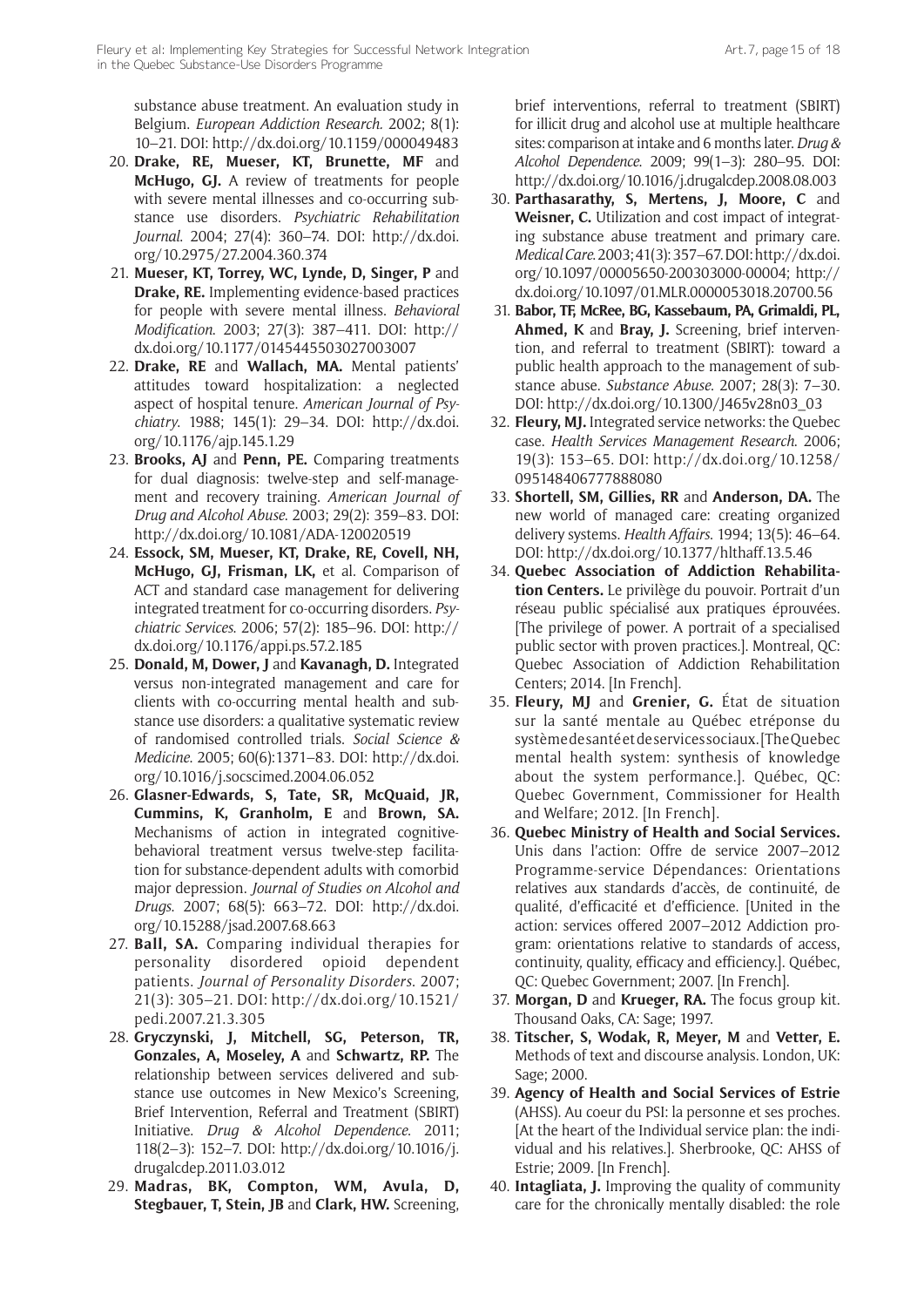of case management. *Schizophrenia Bulletin*. 1982; 8(4): 655–74. DOI: [http://dx.doi.org/10.1093/](http://dx.doi.org/10.1093/schbul/8.4.655) [schbul/8.4.655](http://dx.doi.org/10.1093/schbul/8.4.655)

- 41. **Drake, RE, Mueser, KT, Torrey, WC, Miller, AL, Lehman, AF, Bond, GR,** et al. Evidence-based treatment of schizophrenia. *Current psychiatry Reports*. 2000; 2(5): 393–7. DOI: [http://dx.doi.org/10.1007/](http://dx.doi.org/10.1007/s11920-000-0021-7) [s11920-000-0021-7](http://dx.doi.org/10.1007/s11920-000-0021-7)
- 42. **Nelson, G, Aubry, T** and **Lafrance, A.** A review of the literature on the effectiveness of housing and support, assertive community treatment, and intensive case management interventions for persons with mental illness who have been homeless. *American Journal of Orthopsychiatry*. 2007; 77(3): 350–61. DOI: <http://dx.doi.org/10.1037/0002-9432.77.3.350>
- 43. **Tremblay, J, Rouillard, P** and **Sirois, M.** Dépistage/ évaluation du besoin d'aide – Alcool/Drogues/Jeu. [Screening/Assessment of the need of help-Alcohol/ Drugs/Gambling.]. Sherbrooke, QC: Quebec Addiction Rehabilitation Center/Chaudière-Appalaches Addiction Rehabilitation Center; 2001.
- 44. **McLellan, AT, Luborsky, L, Woody, GE** and **O'Brien, CP.** An improved diagnostic evaluation instrument for substance abuse patients: the addiction severity index. *Journal of Nervous and Mental Disease*. 1980; 168(1): 26–33. DOI: [http://dx.doi.](http://dx.doi.org/10.1097/00005053-198001000-00006) [org/10.1097/00005053-198001000-00006](http://dx.doi.org/10.1097/00005053-198001000-00006)
- 45. **Dennis, ML, White, M, Titus, J** and **Unsicker, J.** Global appraisal of individual needs (GAIN): administration guide for the GAIN and related measures (Version 5). Bloomington, IL: Chestnut Health Systems; 2008.
- 46. **Health Canada.** Best practices-concurrent mental health and substance use disorders. Ottawa, ON: Health Canada; 2002.
- 47. **Simmonds, M.** Cross-training for collaborative systems prevention, treatment and care. Toronto, ON: Center of Substance Abuse treatment; 2003. [cited 2014 jul 14]. Available from[: http://www.](http://www.treatment.org/topics/infectious.html) [treatment.org/topics/infectious.html.](http://www.treatment.org/topics/infectious.html)
- 48. **Drake, RE** and **Mueser, KT.** Dual diagnosis of major mental illness as substance abuse (Vol. 2): recent research and clinical implications. New direction for mental health services. San Francisco, CA: Jossey-Bass; 1996.
- 49. **Riper, H, Andersson, G, Hunter, SB, de Wit, J, Berking, M** and **Cuijpers, P.** Treatment of comorbid alcohol use disorders and depression with cognitivebehavioural therapy and motivational interviewing: a meta-analysis. *Addiction*. 2014; 109(3): 394–406. DOI: <http://dx.doi.org/10.1111/add.12441>
- 50. **Quebec Ministry of Health and Social Services.** Alcochoix+. Implanter et promouvoir. [Alcochoice +. Implementation and promotion.]. Québec, QC: Quebec Government; 2007. [In French].
- 51. *Quebec Association of Addiction Rehabilitation Centers***.** Mémoire de l'Association des centres de réadaptation en dépendance du Québec sur le projet de loi No 10, Loi modifiant l'organisation et la gouvernance du réseau de la santé et des services

sociaux notamment par l'abolition des agences régionale, déposé à la Commission de la santé et des services sociaux le 23 octobre 2014 [Brief presented by the Association of Quebec Addiction Rehabilitation Centres on the proposed Bill 10 with respect to modification in the organisation and governance of the health and social service network, notably by abolishing the regional Agencies]. Montreal, QC: Quebec Association of Addiction Rehabilitation Centers; 2014. [In French].

- 52. **Roberts, B.** Interprofessional relationships in dual diagnosis discourse in an Australian State: are we respecting each other yet? *Mental Health and Substance Use: Dual Diagnosis*. 2012; 5(2):148–59. DOI: <http://dx.doi.org/10.1080/17523281.2011.618995>
- 53. **Gurewich, D, Prottas, J** and **Sirkin, JT.** Managing care for patients with substance abuse disorders at community health centers. *Journal of Substance Abuse Treatment*. 2014; 46(2): 227–31. DOI: [http://](http://dx.doi.org/10.1016/j.jsat.2013.06.013) [dx.doi.org/10.1016/j.jsat.2013.06.013](http://dx.doi.org/10.1016/j.jsat.2013.06.013)
- 54. **Kessler, R, Stafford, D** and **Messier, R.** The problem of integrating behavioral health in the medical home and the questions it leads to. *Journal of Clinical Psychology In Medical Settings*. 2009; 16(1): 4–12. DOI: <http://dx.doi.org/10.1007/s10880-009-9146-y>
- 55. **Cherry, AL, Zarrow, A** and **Zarrow, H.** Mixing oil and water: Developing integrated treatment for people with the co-occurring disorders of mental illness and addiction. In L'abate, L (Ed.), Mental illness – evaluation, treatments and implication. Rijeka, Croatia: InTech; 2011; pp. 191–226.
- 56. **Hintz, T** and **Mann, K.** Co-occurring disorders: policy and practice in Germany. *American Journal of Addiction*. 2006; 15(4): 261–7. DOI: [http://dx.doi.](http://dx.doi.org/10.1080/10550490600754275) [org/10.1080/10550490600754275](http://dx.doi.org/10.1080/10550490600754275)
- 57. **Mi-Case.** Addressing substance abuse treatment in the United States – Insights from the UK. A Mi-Case white paper 2012.
- 58. **Rush, BR** and **Nadeau, L.** Integrated services and system planning debate. In Cooper, BD (Ed.), Responding in mental health-substance use. Oxford, UK: Radcliffe. 2011; pp. 148–75.
- 59. **Chalk, M, Dilonardo, J** and **Gelber Rinaldo, S.** Purchasing integrated services for substance use conditions in health care settings: an issue briefs of lessons learned and challenges ahead. Forum of integration February 2011; Philadelphia, PA: Substance Abuse and Mental Health Services Administration (SAMHSA)/Center for Substance Abuse Treatment (CSAT); 2011.
- 60. **Sacks, S, Chaple, M, Sirikantraporn, J, Sacks, JY, Knickman, J** and **Martinez, J.** Improving the capability to provide integrated mental health and substance abuse services in a state system of outpatient care. *Journal of Substance Abuse Treatment*. 2013; 44(5): 488–93. DOI: [http://dx.doi.org/10.1016/j.](http://dx.doi.org/10.1016/j.jsat.2012.11.001) [jsat.2012.11.001](http://dx.doi.org/10.1016/j.jsat.2012.11.001)
- 61. **Pawda, H, Urada, D, Antonini, VP, Ober, A, Crèvecoeur-MacPhail, DA** and **Rawson, A.** Integrating substance use disorder services with primary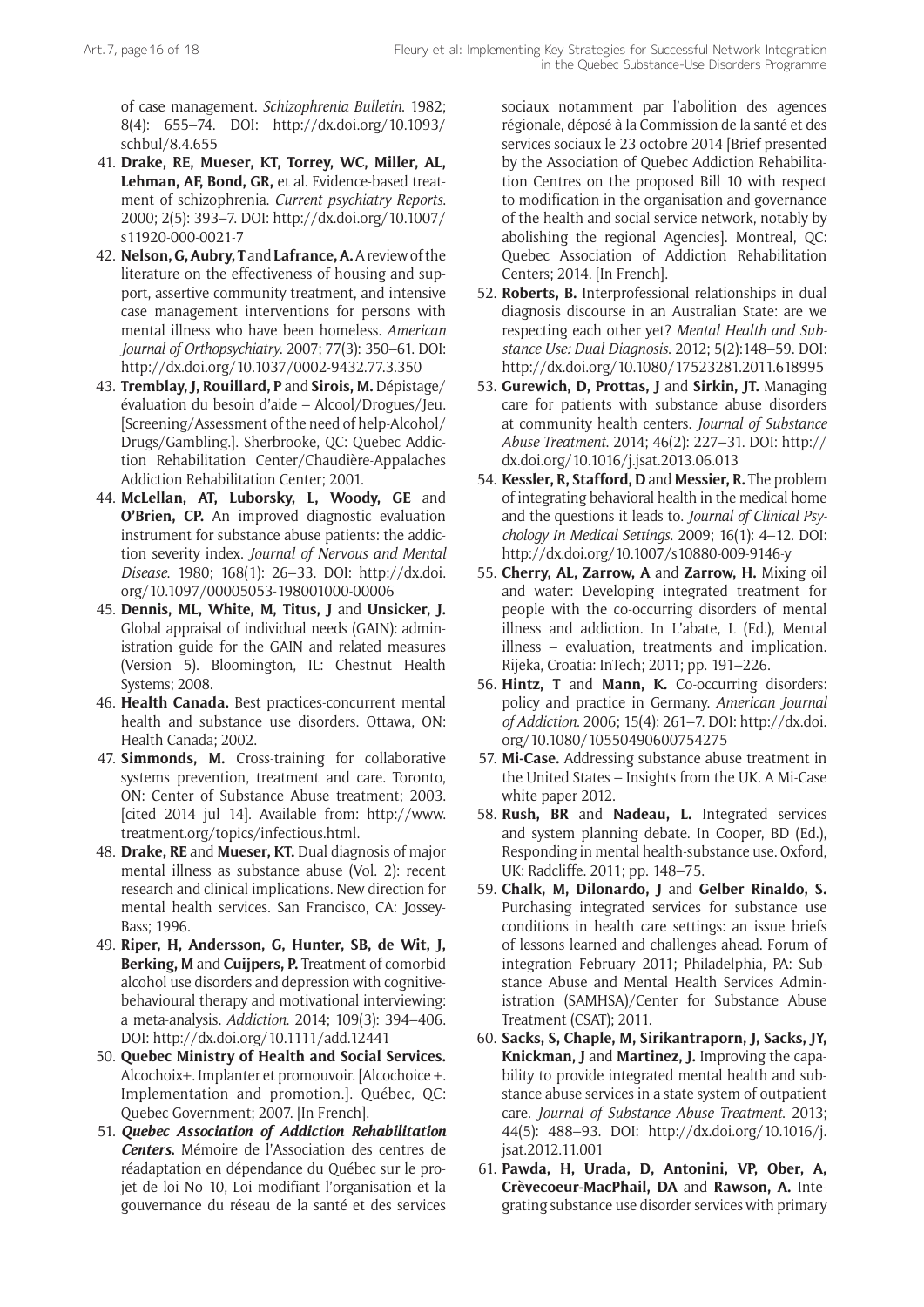care: the experience of California. *Journal of Psychoactive Drugs*. 2012; 44(4): 299–306. DOI: [http://](http://dx.doi.org/10.1080/02791072.2012.718643) [dx.doi.org/10.1080/02791072.2012.718643](http://dx.doi.org/10.1080/02791072.2012.718643)

- 62. **van Boekel, LC, Brouwers, EP, van Weeghel, J** and **Garretsen, HF.** Healthcare professionals' regard towards working with patients with substance use disorders: comparison of primary care, general psychiatry and specialist addiction services. *Drug and Alcohol Dependence*. 2014; 134: 92–8. DOI: [http://](http://dx.doi.org/10.1016/j.drugalcdep.2013.09.012) [dx.doi.org/10.1016/j.drugalcdep.2013.09.012](http://dx.doi.org/10.1016/j.drugalcdep.2013.09.012)
- 63. **Pating, DR, Miller, MM, Goplerud, E, Martin, J** and **Ziedonis, DM.** New systems of care for substance use disorders: treatment, finance, and technology under health care reform. *Psychiatric Clinics of North America*. 2012; 35(2): 327–56. DOI: [http://](http://dx.doi.org/10.1016/j.psc.2012.03.004) [dx.doi.org/10.1016/j.psc.2012.03.004](http://dx.doi.org/10.1016/j.psc.2012.03.004)
- 64. **Dill, A** and **Rochefort, DA.** Coordination, continuity and centralized control: a policy perspective on services strategies to the chronically mentally ill. *Journal of Social Issues*. 1989; 45(3): 145–59. DOI: [http://dx.doi.org/10.1111/j.1540-4560.1989.](http://dx.doi.org/10.1111/j.1540-4560.1989.tb01561.x) [tb01561.x](http://dx.doi.org/10.1111/j.1540-4560.1989.tb01561.x)
- 65. **Provan, KG, Sebastian, JG** and **Milward, HB.** Interorganizational cooperation in community mental health: a resource-based explanation of referrals and case coordination. *Medical Care Research and Review*. 1996; 53(1): 94–119. DOI: [http://dx.doi.](http://dx.doi.org/10.1177/107755879605300105) [org/10.1177/107755879605300105](http://dx.doi.org/10.1177/107755879605300105)
- 66. **Torrey, WC, Tepper, M** and **Greenwold, J.** Implementing integrated services for adults with cooccurring substance use disorders and psychiatric illnesses: a research review. *Journal of Dual Diagnosis*. 2011; 7(3): 150–61. DOI: [http://dx.doi.org/10.1](http://dx.doi.org/10.1080/15504263.2011.592769) [080/15504263.2011.592769](http://dx.doi.org/10.1080/15504263.2011.592769)
- 67. **Marshall, KL** and **Deane, FP.** General practitioners' detection and management of patients with a dual diagnosis: Implications for education and training. *Drug and Alcohol Review*. 2004; 23(4): 455–62. DOI: [http://dx.doi.org/10.1080/09595230412331](http://dx.doi.org/10.1080/09595230412331324572) [324572](http://dx.doi.org/10.1080/09595230412331324572)
- 68. **Sainte-Marie, T, Peyré, A, Paille, F** and **Fleury, B.** Évolution des équipes de liaison et de soins en addictologie (ELSA) en France 1999–2010. Évolution des équipes de liaison et de soins en addictologie (ELSA) en France 1999–2010. [Evolution of liaison and addiction care teams in France from 1999 to 2010.]. In: Landry, M, Brochu, S and Pateneaude, C (Eds.), L'intégration des services en toxicomanie. [Integration of addiction services]. Québec, QC: Laval University Press. 2012; pp. 245–66. [In French].
- 69. **D'Onofrio, G** and **Degutis, LC.** Integrating Project ASSERT: a screening, intervention, and referral to treatment program for unhealthy alcohol and drug use into an urban emergency department. *Academic Emergency Medicine*. 2010; 17(8): 903–11. DOI: [http://](http://dx.doi.org/10.1111/j.1553-2712.2010.00824.x) [dx.doi.org/10.1111/j.1553-2712.2010.00824.x](http://dx.doi.org/10.1111/j.1553-2712.2010.00824.x)
- 70. **Desy, PM, Howard, PK, Perhats, C** and **Li, S.** Alcohol screening, brief intervention, and referral to treatment conducted by emergency nurses: an impact evaluation. *Journal of Emergency Nursing*. 2010;

36(6): 538–45. DOI: [http://dx.doi.org/10.1016/](http://dx.doi.org/10.1016/j.jen.2009.09.011) [j.jen.2009.09.011](http://dx.doi.org/10.1016/j.jen.2009.09.011)

- 71. **Vermette, G.** Guide d'implantation. Équipe de liaison spécialisée en dépendances à l'urgence. [Implementation guideline. Liaison teams specialized in addiction to the emergency-rooms.]. Québec, QC: Quebec Government; 2008. [In French].
- 72. **McDonell, MG, Comtois, KA, Voss, WD, Morgan, AH** and **Ries, RK.** Global appraisal of individual needs short screener (GSS): psychometric properties and performance as a screening measure in adolescents. *American Journal of Drug & Alcohol Abuse*. 2009; 35(3): 157–60. DOI: [http://dx.doi.](http://dx.doi.org/10.1080/00952990902825421) [org/10.1080/00952990902825421](http://dx.doi.org/10.1080/00952990902825421)
- 73. **Woltmann, EM** and **Whitley, R.** The role of staffing stability in the implementation of integrated dual disorders treatment: an exploratory study. *Journal of Mental Health*. 2007; 16(6): 757–69. DOI: [http://](http://dx.doi.org/10.1080/09638230701496402) [dx.doi.org/10.1080/09638230701496402](http://dx.doi.org/10.1080/09638230701496402)
- 74. **Heather, N, Dallolio, E, Hutchings, D, Kaner, E** and **White, M.** Implementing routine screening and brief alcohol intervention in primary health care: a Delphi survey of expert opinion. *Journal of Substance Use*. 2004; 9(2): 68–85. DOI: [http://](http://dx.doi.org/10.1080/14659890410001665014) [dx.doi.org/10.1080/14659890410001665014](http://dx.doi.org/10.1080/14659890410001665014)
- 75. **O'Donnell, A, Anderson, P, Newbury-Birch, D, Schulte, B, Schmidt, C, Reimer, J,** et al. The impact of brief alcohol interventions in primary healthcare: a systematic review of reviews. *Alcohol and Alcoholism*. 2014; 49(1): 66–78. DOI: [http://dx.doi.](http://dx.doi.org/10.1093/alcalc/agt170) [org/10.1093/alcalc/agt170](http://dx.doi.org/10.1093/alcalc/agt170)
- 76. **Bernstein, J, Bernstein, E, Tassiopoulos, K, Heeren, T, Levenson, S** and **Hingson, R.** Brief motivational intervention at a clinic visit reduces cocaine and heroin use. *Drug & Alcohol Dependence*. 2005; 77(1): 49–59. DOI: [http://dx.doi.org/10.1016/j.](http://dx.doi.org/10.1016/j.drugalcdep.2004.07.006) [drugalcdep.2004.07.006](http://dx.doi.org/10.1016/j.drugalcdep.2004.07.006)
- 77. **Baker, A, Lee, NK, Claire, M, Lewin, TJ, Grant, T, Pohlman, S,** et al. Brief cognitive behavioural interventions for regular amphetamine users: a step in the right direction. *Addiction*. 2005; 100(3): 367–78. DOI: [http://dx.doi.org/10.1111/](http://dx.doi.org/10.1111/j.1360-0443.2005.01002.x) [j.1360-0443.2005.01002.x](http://dx.doi.org/10.1111/j.1360-0443.2005.01002.x)
- 78. **Perreault, M, Wiethaueper, D, Perreault, N, Bonin, JP, Brown, TG** and **Brunaud, H.** Meilleures pratiques et formation dans le contexte du continuum des services en santé mentale et en toxicomanie: le programme de formation croisée du sud-ouest de Montréal. [Cross training program in Montreal's south west: best practices and training in a context of continuum of services in mental health care and addiction treatment]. *Santé mentale au Québec*. 2009; 34(1): 143–60. [In French]. DOI: <http://dx.doi.org/10.7202/029763ar>
- 79. **Hunter, SB, Watkins, KE, Wenzel, S, Gilmore, J, Sheehe, J** and **Griffin, B.** Training substance abuse treatment staff to care for co-occurring disorders. *Journal of Substance Abuse Treatment*. 2005; 28(3): 239–45. DOI: [http://dx.doi.org/10.1016/j.](http://dx.doi.org/10.1016/j.jsat.2005.01.009) [jsat.2005.01.009](http://dx.doi.org/10.1016/j.jsat.2005.01.009)